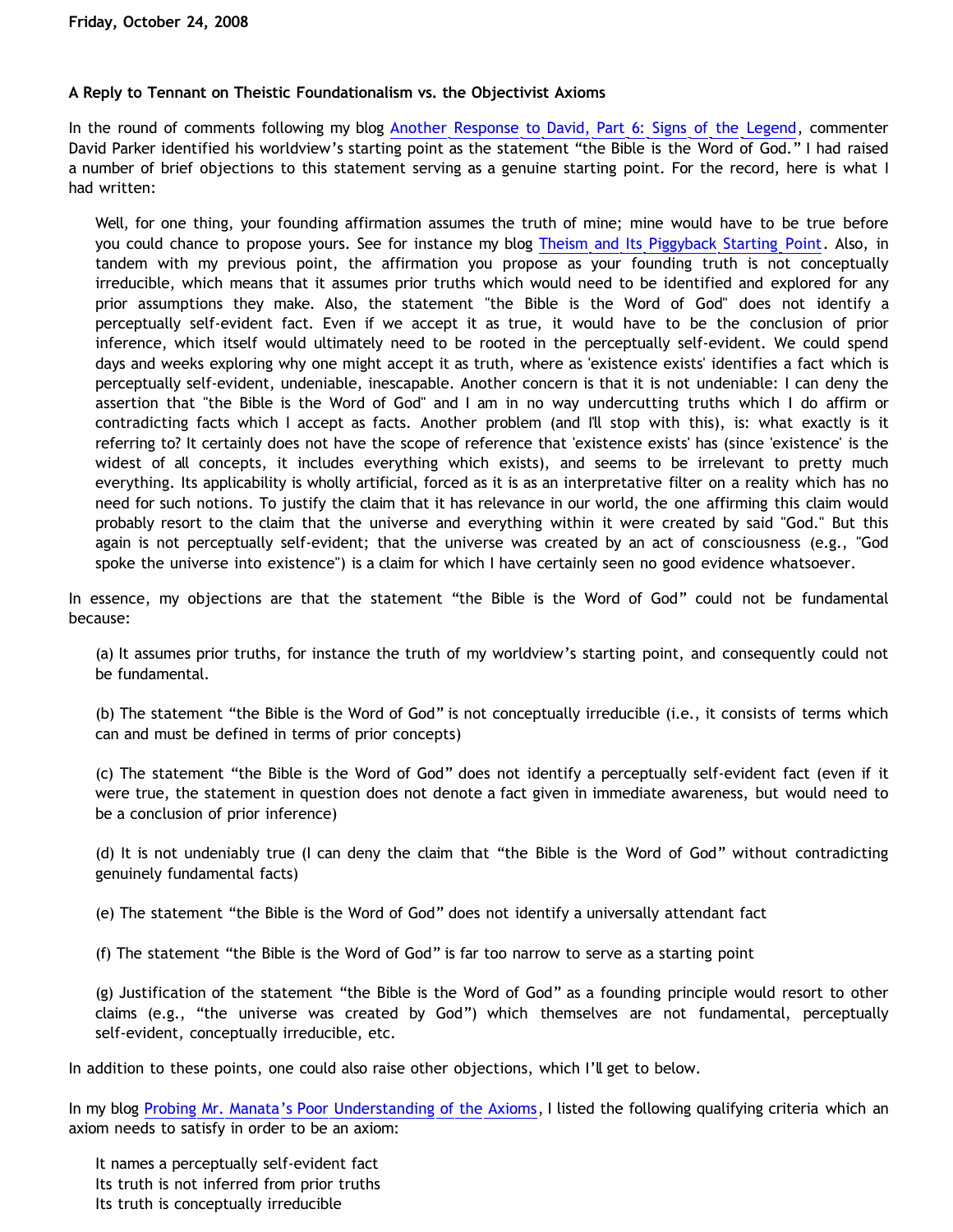Its truth is implicit in all perception

Its truth is implicit in all knowledge and any statement

Its truth must be assumed even in denying it

My points above jointly serve to disqualify the statement "the Bible is the Word of God" as an axiom for failure to meet these conditions, and consequently I conclude that "the Bible is the Word of God" cannot serve as a fundamental principle for a rational worldview.

Now it should be clear that the axioms proposed by Objectivism fulfill these criteria. Those axioms are the axioms of existence, consciousness, and identity. The facts that existence exists (i.e., there is a reality), that consciousness is consciousness of something (i.e., that a subject is aware of some object), and that to exist is to be something specific, finite and distinct from anything else that exists, are self-evident, independent of "prior truths" (for there could be no truths prior to these facts), indefinable in terms of prior concepts (i.e., conceptually irreducible; to what would any "prior concepts" refer? Blank out), implicit in any act of perceiving and in any knowledge, claim, thought, memory, emotion, exercise of volition, etc., and would have to be true in order to be challenged, denied, ignored, etc.

Detractors of Objectivism often object to the axioms on the basis that there are no self-evident facts, that " self-evident" is meaningless, or that what is self-evident to one person is not self-evident to another. Sometimes they try to invent other reasons for challenging the axioms, but they are doomed to result in futility.

Peikoff presents an elegant illustration, in the form of a mock dialogue in which the defender of these axioms assumes for the sake of argument that they are false, in order to show how they are in fact inescapably true and fundamental, even in an attempt to deny their truth:

A. "Your objection to the self-evident has no validity. There is no such thing as disagreement. People agree about everything."

B. "That's absurd. People disagree constantly, about all kinds of things."

A. "How can they? There's nothing to disagree about, no subject matter. After all, nothing exists."

B. Nonsense. All kinds of things exist. You know that as well as I do."

A. "That's one. You must accept the existence axiom even to utter the term 'disagreement'. But, to continue, I still claim that disagreement is unreal. How can people disagree, since they are unconscious beings who are unable to hold ideas at all?"

B. "Of course people hold ideas. They *are* conscious beings – you know that."

A. "There's another axiom. But even so, why is disagreement about ideas a problem? Why should it suggest that one or more of the parties is mistaken? Perhaps all of the people who disagree about the very same point are equally, objectively right?"

B. "That's impossible. If two ideas contradict each other, they can't both be right. Contradictions can't exist in reality. After all, things are what they are. A is A." (*Objectivism: The Philosophy of Ayn Rand*, pp. 9-10)

Here we see how a thinker who began by disputing the truth of the axioms, ends up not only assuming them, but protesting that they are true when their defender, taking the role of a devil's advocate, goes along with the view that they are untrue. Peikoff continues:

Existence, consciousness, identity are presupposed by every statement and by every concept, including that of "disagreement." (They are presupposed even by invalid concepts, such as "ghost" or "analytic" truth.) In the act of voicing his objection, therefore, the objector has conceded the case. In *any* act of challenging or denying the three axioms, a man reaffirms them, no matter what the particular content of his challenge. The axioms are invulnerable. (Ibid., p. 10)

Not only are the axioms *invulnerable*, they're inescapable as well. As Porter points out:

Every philosopher must start somewhere, and wherever he starts, he must include the validity of these three axiomatic concepts ['existence', 'consciousness', 'identity'] in his starting lineup. So wherever he claims to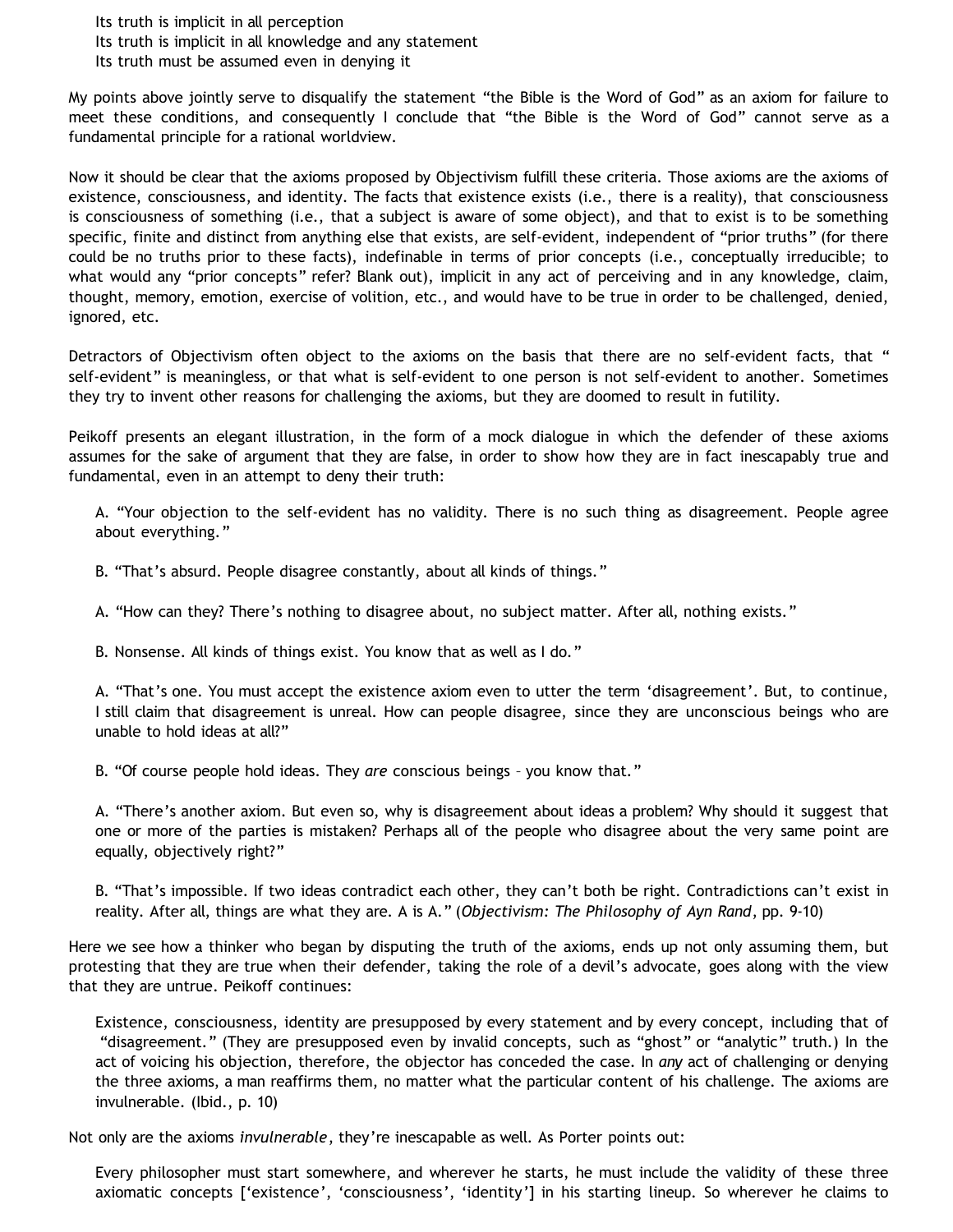start, he really starts here. He has to; they're *axiomatic*. (*Ayn Rand's Theory of Knowledge*, p. 209)

In his effort to find advice on how to respond to my points of criticism, David forwarded my objections to Christian blogger Dominic Bnonn Tennant, who posted his own thoughts in response to my criticism in his blog [The](http://bnonn.thinkingmatters.org.nz/2008/the-chronological-priority-objection-revisited/) [Chronological Priority Objection revisited.](http://bnonn.thinkingmatters.org.nz/2008/the-chronological-priority-objection-revisited/)

Tennant begins his response to my points of criticism with the following confession:

I must confess I don't really understand Dawson's argument.

Tennant opens his critique with the announcement that he doesn't "really understand" my argument. Does this keep him from launching into a response of his own? No, unfortunately, it does not. He continues:

He seems to be assuming that any first principle which implicitly presupposes some *other* self-evident proposition must then *defer* to that prior proposition.

It is not clear to me what Tennant means here by "*defer* to that prior proposition." One of my criticisms was that, if the statement proposed as a "first principle" in fact presupposes more fundamental truths, then for this reason alone it would not be a "first principle." If it is conceded that the statement "the Bible is the Word of God" presupposes more fundamental truths, then obviously that statement itself could not be considered fundamental. It won't do to begin our philosophizing in mid-stream. The call to identify one's starting point is a call to identify one' s *irreducible primary*. Since the statement "the Bible is the Word of God" in fact rests on more fundamental assumptions, it is disqualified as an irreducible primary and therefore cannot be a "first principle." It's simply not first *logically*.

My point (a) above recognizes that, if a statement logically presupposes the truth of prior affirmations, then clearly those prior affirmations would need to be true in order for the stated principle to hold, and those prior affirmations would be more fundamental to the principle in question. This should not be controversial. Consider: if a statement presupposes prior assumptions, and those prior assumptions turn out to be untrue, then the integrity of any supposed hierarchy involving those untrue assumptions would be fatally compromised internally.

It is important at this point to draw attention to the principle of reduction. The principle of reduction is a necessary component for any epistemological system which recognizes the fact that knowledge is *hierarchical* in nature, i.e., that some knowledge rests on and presupposes the truth of more fundamental knowledge, that there is a logical dependence of some truths on more fundamental truths. Leonard Peikoff explains the principle of reduction as follows:

Reduction is the means of connecting an advanced knowledge to reality by traveling backward through the hierarchical structure involved, i.e., in the reverse order of that required to reach the knowledge. "Reduction" is the process of identifying in logical sequence the intermediate steps that relate a cognitive item to perceptual data. Since there are options in the detail of a learning process, one need not always retrace the steps one initially happens to take. What one must retrace is the essential logical structure. (*Objectivism: The Philosophy of Ayn Rand*, p. 133)

Peikoff makes it clear that reduction of knowledge found at the higher levels of the knowledge hierarchy is *logically* reducible to more fundamental knowledge. Note that Tennant seems concerned that *chronological* relations between items of knowledge are at the forefront of the criticism I offered in response to the notion that the statement "the Bible is the Word of God" can serve as one's foundational principle. It is hard to see how one could intelligibly suppose that the statement "the Bible is the Word of God" could be either *chronologically* or *logically* fundamental, assuming no prior truths whatsoever, either in terms of logical dependence or in terms of discovery and learning processes. At any rate, Peikoff makes it clear that the principle of reduction is concerned with identifying and making explicit the "logical structure" of an item of knowledge.

It should also be borne in mind that propositions per se cannot be ultimately fundamental. As I explained in my blog [Paul's](http://bahnsenburner.blogspot.com/2006/12/pauls-necessary-propositions.html) ["Necessary Propositions"](http://bahnsenburner.blogspot.com/2006/12/pauls-necessary-propositions.html):

Propositions are not irreducible primaries. They are composed of concepts, and without concepts there would be no propositions. Concept-formation is a volitional process; nothing in reality forces us to undertake it. When we look out at the world, we see concrete entities, not "propositions." We form propositions to identify what we conceive, remember, project, etc., but only after we have formed concepts which identify the entities, attributes, actions, etc. Nothing forces us to do this, we do this because we choose to do this. If the content of any given proposition is valid concepts denoting data we have gathered from objects we have discovered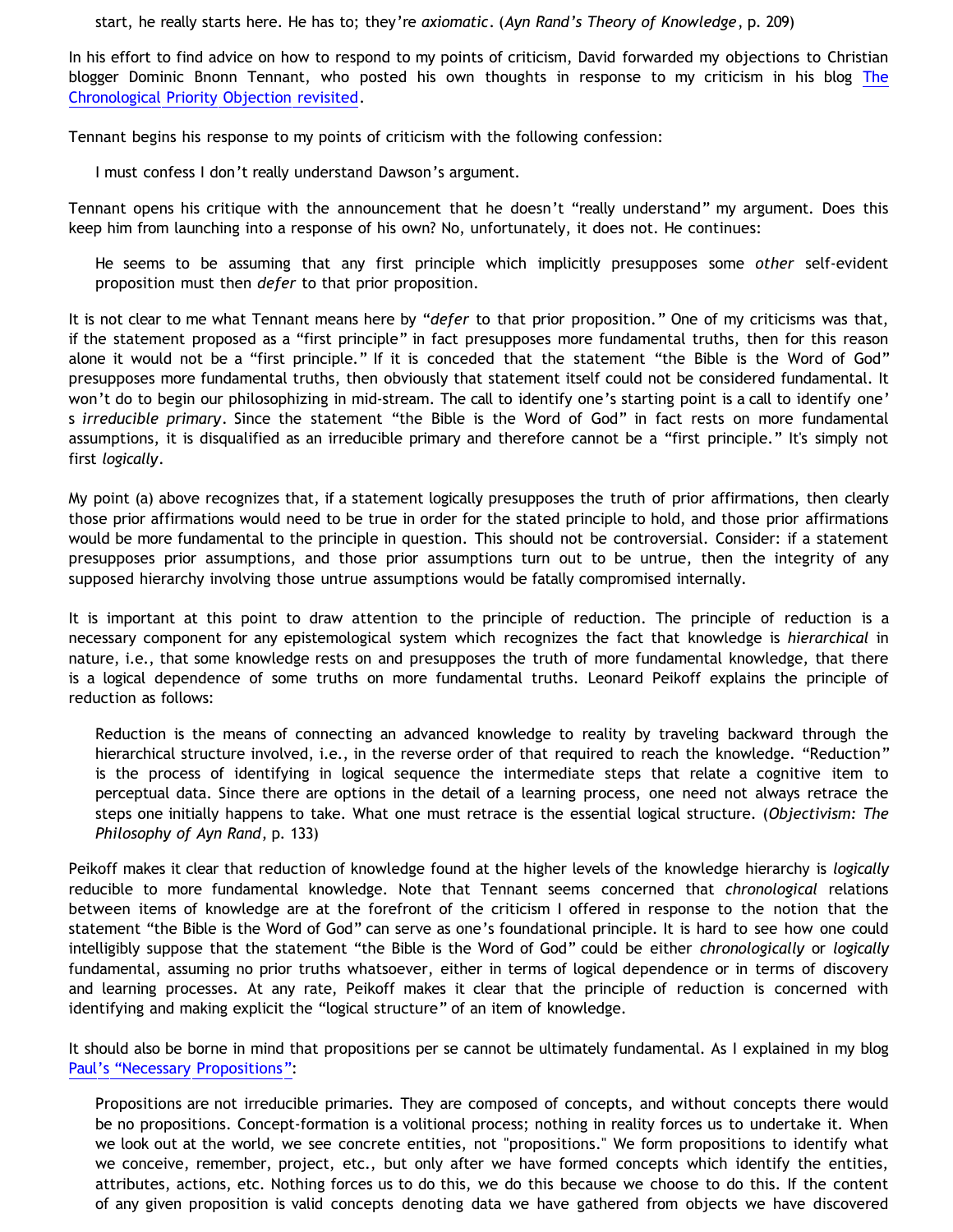(i.e., facts), and its purpose is to denote those facts, then that proposition would be describing fact(s). Must the proposition "existence exists" describe a fact? It does denote a basic fact, but not because the proposition itself "must" do so. It does because of a human epistemological need, a need which we have as a result of our desire for knowledge, and knowledge requires a starting point. The proposition itself has no needs of its own to satisfy, as if it were going to be starved if we do not feed it something, or as if it had the ability to condemn us to an eternity of torment unless we sacrifice burnt offerings to it.

The point is that legitimate knowledge of reality is reducible to the perceptual level of human cognition. As thinking adults who are accustomed all too often to taking for granted the more primitive processes by which we came to the knowledge we have (whether that knowledge is legitimate or not), we often ignore the fact that the knowledge enterprise begins, *both chronologically and logically*, at the perceptual level. A worthy epistemology, one which sufficiently identifies the process by which man acquires and validates his knowledge, needs to take this fact into account. We do not begin with propositions, either chronologically or logically. We begin by perceiving, and only then is there content for us to identify, and the process of identifying that content is by forming concepts which integrate what we perceive into economized units which subsequently can be used in assembling propositions. But before we can assemble those propositions, we need concepts to inform them, and in order to have concepts, we need to form them from what we perceive. So a proposition cannot be fundamental, either logically or chronologically.

### Tennant writes:

This doesn't seem different, in principle, to the oft-repeated objection leveled by empiricists: they will say that, since we Christians must first be able to *read* the Bible before we can formulate the proposition that it is the word of God, we are actually presupposing *empiricism* to be able to affirm revelational foundationalism.

It would be absurd to deny the fact that one has a lot of learning about the world to accomplish before he would be in a position to read and evaluate a vast tome like the bible. Clearly he would need to have the ability to correlate linguistic symbols to concepts, and this is not a fundamental or baseline ability. As adults we take this ability for granted because we do it everyday and have automatized the process. But this does not mean we can simply ignore the epistemological importance of that process.

Tennant:

Well, even if this were true, it remains that empiricism does not constitute a viable worldview.

Does Tennant realize that he's critiquing the work of an Objectivist, not an empiricist?

Tennant:

Maybe it is true in itself

I take it that the "it" here refers to empiricism, which he says "does not constitute a viable worldview."

### Tennant:

(I don't think it is since I deny that knowledge comes directly through the senses;

What exactly Tennant is denying here? Is he denying the thesis that we perceive *knowledge* directly? If this is what he means by "empiricism," I would agree: we perceive *objects*, things that exist in the universe, e.g., trees, cars, fences, flag posts, mountains, people, ironing boards, books, telephone poles, etc. I would expect Tennant to agree here. In fact, to suppose that we perceive *knowledge* would commit [the fallacy of the stolen concept](http://bahnsenburner.blogspot.com/2008/06/stolen-concepts-and-intellectual.html).

Is he denying that perception plays any role in acquiring and validating knowledge? Again it's not clear here. But I would expect that Tennant needs to perceive the print on the pages of his bible in order to read it and thus have knowledge of what it teaches. It's not clear what he thinks his mind does after perceiving the symbols on a printed page though.

### Tennant:

I draw a careful distinction between physical and non-physical events in terms of causation);

Here's another position which Tennant affirms but does not explain, either what it is saying or its relevance to the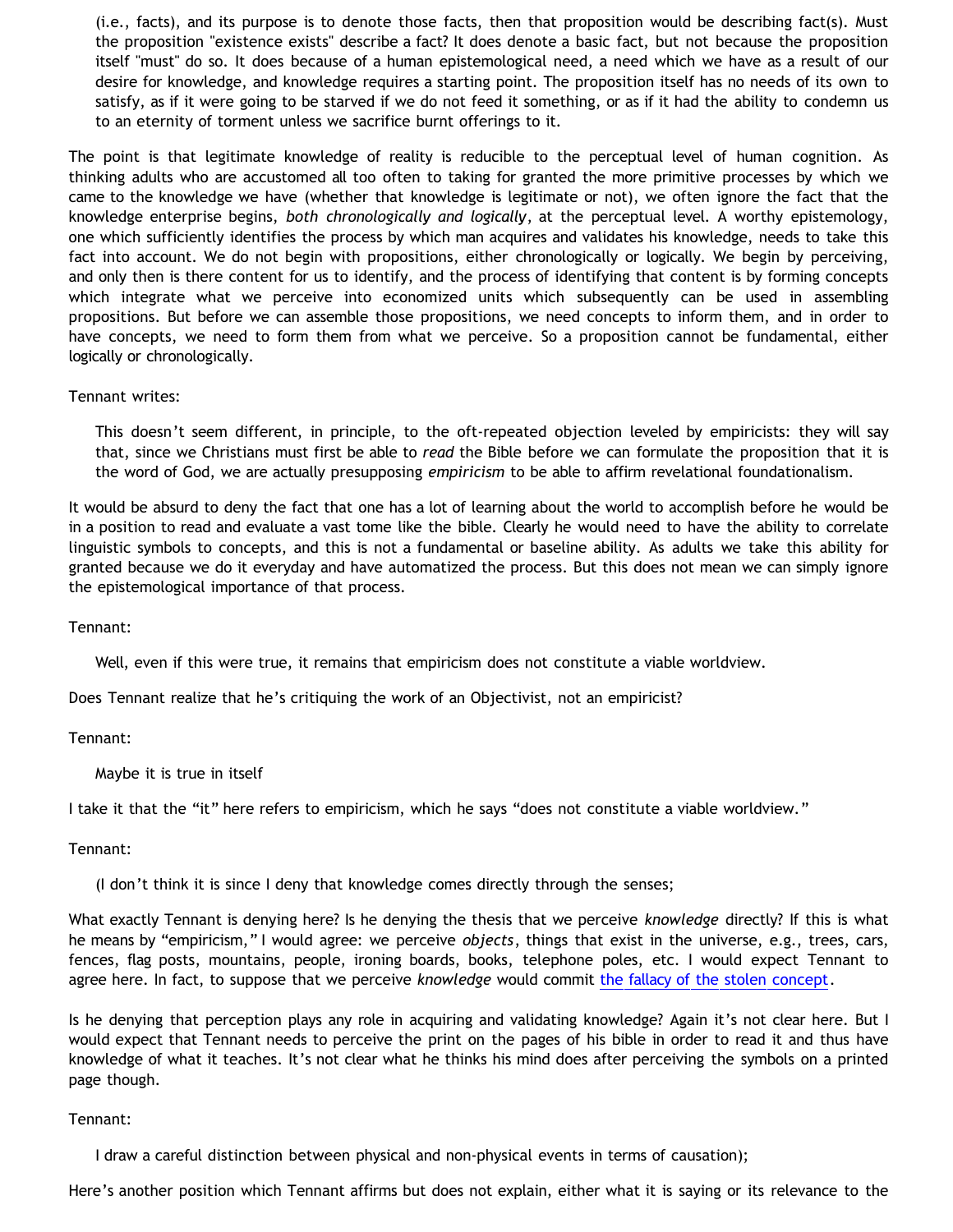topic at hand. Like many other theists I've encountered, he seems very concerned about being able to distinguish between "physical and non-physical events." (I wonder if he has a similar concern for being able to distinguish between the real and the imaginary.) He says that he draws "a careful distinction between physical and non-physical events *in terms of causation*." I wonder which view of causation he ascribes to. Since he wants to be careful to draw distinctions "between physical and non-physical *events*," I suspect he may ascribe to the event-based theory of causation. Incidentally, it is this view of causation which helped lead David Hume to his skepticism about inductive thinking.

### Tennant:

but it doesn't provide us grounds for believing that it is true in itself, nor for believing pretty much anything. So, at best it is merely part of a larger body of truth, and must be incorporated into that body of truth by way of some overarching, governing principle (like the proposition "the Bible is the word of God").

I'm guessing that Tennant is still talking about empiricism here. He seems to think it's fine as a component within a larger worldview, but that the worldview itself needs "some overarching, governing principle," perhaps to unify it within a cohesive system. He suggests that principle should be "the Bible is the word of God." But why this statement, and not "The Wizard of Oz is the Blurb of Klaigh" or "Prahpubenjao is the Kwamlao of Geusha"? It seems that at this point, since one arbitrary statement can serve Tennant's purposes, any other arbitrary statement can just as well. For that matter, why not begin with the proposition "Man breathes sulfuric acid"? On Tennant's standard of what constitutes a viable starting point, what could possibly be wrong with any of the alternatives I mention here?

Of course, if a requirement of a founding principle be that it is "overarching" or all-encompassing, then the axiom of existence fits the bill perfectly. Since the concept 'existence' is the widest of all concepts, it includes everything which exists. You can't get more all-encompassing than this. And because it includes everything which exists, no other concept could be more overarching than the concept 'existence'. Moreover, unlike the bible or any other storybook, we never experience the absence of what the Objectivist axioms denote. Whether we're in an automobile, an elevator, on the deck of a cruise ship, in our office cubicle, in a grocery store check-out line, or on a desert island, existence is everywhere. But bibles surely are not. As Porter rightly points out, "anybody can deny the validity of 'God', but nobody can deny the validity of 'existence'." (*Ayn Rand's Theory of Knowledge*, p. 176)

Think about it: How could "God" be broader than the concept 'existence'? Even if one wants to allow for the existence of a god, he would certainly also need to allow that much more than just that god exists. Think of all the "billions and billions" (to quote Sagan) of things which exist right here in our universe. They exist, just as the theist supposes his god exists. So clearly the concept 'existence' is broader – incalculably broader – than said god. So on this basic and undeniable point, the axiom of existence is vastly more overarching than any god could hope to be, which could only mean that the Objectivist axioms provide for a more overarching foundation than theistic foundationalism could ever aspire to providing.

The theistic foundationalist is most likely going to find this alternative unsatisfactory, perhaps even unsettling. He may contend in response to this that his god existed first, that everything else which exists was created by it. After all, this is what his worldview teaches. Of course, this would require us to *imagine* something "prior to" the existence of the universe – what alternative to imagination do we have here? – even though imagination is not a means of confirming the existence of anything which exists independent of the human mind. It would also lead to [the problem of divine lonesomeness](http://bahnsenburner.blogspot.com/2008/07/before-beginning-problem-of-divine.html), indicating an even more faulty starting point than the criticisms I've raised in this paper, thus multiplying theistic foundationalism's liability against itself. And ironically, such a move would implicate the theist as the one vying for chronological priority, for at this point his intention is not to identify an objective starting point for knowledge (if for anything else, he shows that he needs to retreat into the imaginary at this point), but to defend a storybook view of the universe, something altogether different.

Perhaps what Tennant objects to is a *conceptual* starting point. Unfortunately, it seems he's already ruled out the senses with his pronouncements about empiricism. So what is left? To be meaningful, the proposition "the Bible is the Word of God" would need to be comprised of concepts, so he seems rather stuck here.

### Tennant:

The same is true of the proposition "existence exists". That's a pretty bally meaningless first principle.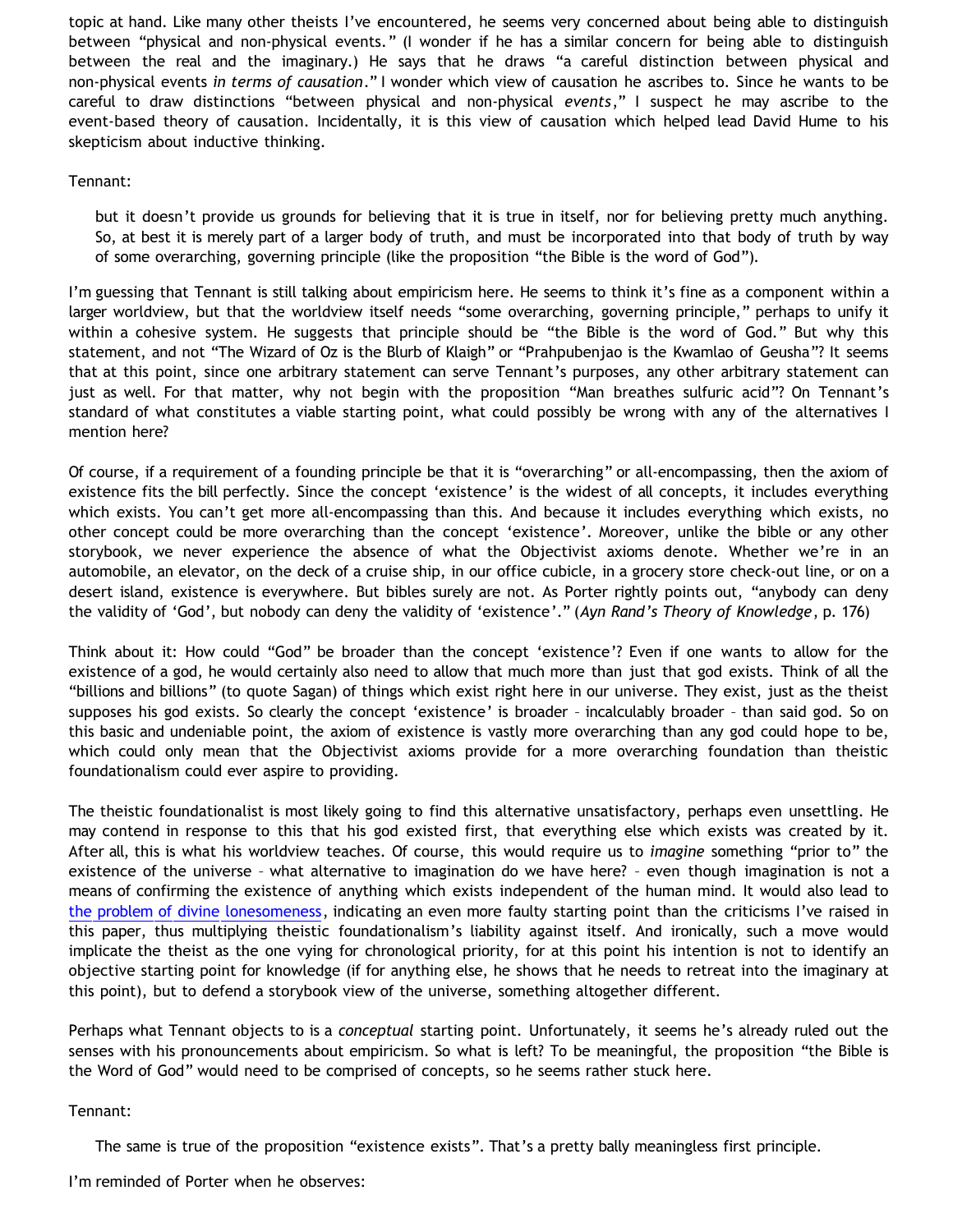Philosophers denigrate tautologies. "Existence exists" tells them nothing they don't already know.... And especially nothing they enjoy being reminded of... "Consciousness is conscious" is especially insensitive, threatening to expose the dirty little secret of almost every philosopher since Aristotle... They can only hope it' s meaningless. (*Ayn Rand's Theory of Knowledge*, p. 229)

They may say that the axioms don't tell them anything "new." But the task of a starting point is not to identify new knowledge, but to secure the old knowledge we already have. Stating one's most fundamental assumptions *explicit* "puts them in jeopardy of being found false. That's why the resistance. But you're guiding your life by them; if they're not true, you need to know it. Now." (Ibid., p. 238)

How do the Objectivist axioms satisfy this?

Awareness of axiomatic facts is what's needed. That's implicit in all knowledge. But awareness that's only implicit is easily bypassed by a slick salesman or a philosopher's argument. Axiomatic concepts recognize axiomatic facts explicitly. They're guardians of thought because they're active reminders of the absolutism of reality. (Ibid., p. 236)

It does not surprise me, then, when theists resist the Objectivist axioms, because an absolute reality is precisely what stands in the way of their mystical [imaginations.](http://bahnsenburner.blogspot.com/search/label/imagination)

So Tennant declares that "existence exists" is meaningless. But why? Is he saying that the concept 'existence' is meaningless? Or, is he saying that statements which affirm that something exists are meaningless? Meaning is a property of concepts, and the concept 'existence' does in fact have a meaning. Theists assume it has meaning all the time when they claim their god *exists*. So I don't think it will do to object to the axiom of existence by calling it "meaningless," for it is clearly meaningful, and even Tennant should agree with this since later in his paper he lists it as a statement which is "*obviously* true." I wouldn't expect that Tennant would consider a statement " obviously true" and at the same time "meaningless." But maybe I'm wrong on this?

Perhaps what Tennant doesn't like is the proposal of 'existence exists' as a first principle. He gives no argument for rejecting the axiom of existence as a first principle. Instead he simply asks:

What useful propositions can be deduced from it without relying on unjustified subjective beliefs or perceptions?

Apparently Tennant is concerned most with "useful propositions," and/or how such propositions "can be deduced from" one's founding principle. My first questions in response to this would be, how is the proposition "the Bible is the Word of God" at all useful? To whom would such a proposition be "useful"? In what way would such a proposition be "useful" to anyone? Naturally, on Tennant's criteria, one would expect the founding proposition from which subsequent propositions were derived be at least as useful as the ones derived from it. So Tennant's qualification of "usefulness" needs to be explained, and the criteria by which such qualification can be measured need to be identified.

Even more fundamental than these questions would be my point that Tennant's question itself misconstrues the role of an axiom within a philosophical system as Objectivism understands it. Tennant's question betrays a common misunderstanding about philosophical axioms, a misunderstanding rooted in rationalism. Objectivism rightly characterizes rationalism as 'deduction without reference to reality' (A. Thorn, [Observations\)](http://www.geocities.com/Athens/Sparta/1019/Observations.htm). Rationalism is the other horn to the rationalist-empiricist dichotomy:

[Philosophers came to be divided] into two camps: those who claimed that man obtains his knowledge of the world by deducing it exclusively from concepts, which come from inside his head and are not derived from the perception of physical facts (the Rationalists)—and those who claimed that man obtains his knowledge from experience, which was held to mean: by direct perception of immediate facts, with no recourse to concepts (the Empiricists). (Rand, *For the New Intellectual*, p. 30)

Where rationalism would expect a philosophical system to be derived exclusively by deduction from an axiom or set of axiom, Objectivism repudiates this expectation by recognizing that an objective, conceptually irreducible starting point has a different task.

Traditional axioms stated initial assumptions about relations among their terms. A one-term axiom... provides no such assumptions. Except one: the implied validity of that term, the existence of its denotation. Imagine Euclidean geometry starting out, "Points exist, lines exist, planes exist...." They're true, but nobody today thinks axioms identify truths. Or that any truths could be fundamental or self-evident; these are. But what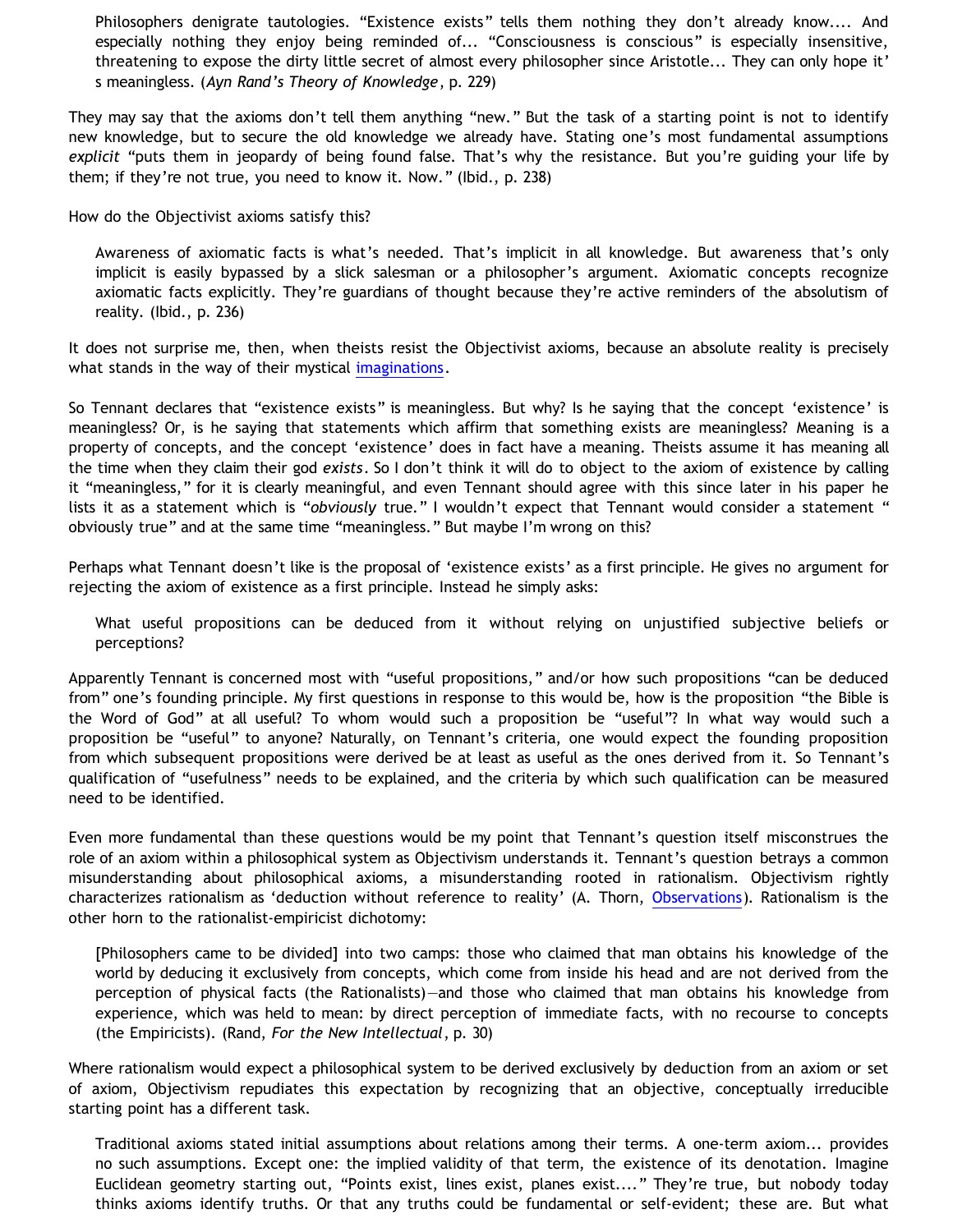could we deduce from them? Nothing. Ayn Rand's theory is axiomatic but it's not deduced from its axioms. They have another job. They distinguish knowledge from its objects, awareness from existence. (Porter, *Ayn Rand's Theory of Knowledge*, p. 203)

Similarly Ron Merrill observes:

...unlike mathematical postulates, philosophical axioms should not be expected to be "fertile," that is, capable of generating a body of knowledge by deduction... It is clear that Objectivism does not aim at developing philosophy as a system of deductive implications from its axioms, in the manner of the rationalists. For Rand, the purpose of axioms is to ground the knowledge gained by the senses, not to replace it. [\(Axioms: The](http://rous.redbarn.org/objectivism/Writing/RonMerrill/AxiomsTheEightFoldWay.html) [Eight-fold Way\)](http://rous.redbarn.org/objectivism/Writing/RonMerrill/AxiomsTheEightFoldWay.html)

Not even Objectivists claim that their worldview is *deduced* from the axioms. The axioms are not a *substitute* for further discovery of the world. That's because Objectivism is a *reality-based* worldview: we get our understanding of the world and how our minds function from inputs we gather from reality, for reality (as opposed to internal musings over emotions such as fear, or some ancient storybook) is the ultimate source of knowledge. As I pointed out to one Christian critic of the axioms:

Objectivism nowhere proposes that the mind *stops* with any one of these recognitions, or that the axioms serve as a substitute for further knowledge that we may acquire about the world. On the contrary, they provide an anchor for knowledge, a foundation upon which to build our knowledge, not an escape from knowledge... Together the axioms of existence, identity and consciousness set the stage that subsequent knowledge requires by identifying the constants which apply throughout all knowledge and providing the mind with an explicit recognition of the fact that there is a fundamental distinction between *what is perceived* and the *action of perceiving it*, between *what is known* and the *process by which it is known*, between the *object of cognition* and the *subject of cognition*. [\(The Axioms and the Primacy of Existence](http://bahnsenburner.blogspot.com/2006/12/axioms-and-primacy-of-existence.html))

So Tennant's question tendentiously misconstrues the role of an axiom within a philosophical system. The purpose of an axiom is to ground man's cognition by identifying the fundamental connection between reality and his knowledge, and recognizing the inalterable distinction between the two at the same time. Its purpose is not to serve as a wellspring for deductions. Indeed, our knowledge *begins* with the axiom of existence, it does not stop with it. To learn more about reality, we have to study it, to examine its particulars, to discover its processes. There is no substitute for this.

Tennant:

Of course, a Christian certainly *believes* that existence exists.

Of course he does; he needs to. But he takes it completely for granted, and never stops to recognize the relationship between existence and consciousness *explicitly*. Identifying the terms of this relationship explicitly is death to Christianity. So to play it safe, it is left implicit, ignored, out of sight and out of mind. Unfortunately for the Christian, ignoring a fact will not make it go away. It is because his worldview is at odds with the axioms, particularly in the case of the primacy of existence, that it falters from the very get-go; it does because of this system-wide carelessness which cannot outrun facts which are implicit in all knowledge. On that note, I would think that anyone would recognize the truth of the axiom of existence, since it is so obviously true. But believe it or not I have encountered some individuals who have openly denied it. They have always been Christians.

Tennant:

He incorporates this into his worldview by way of his governing principle.

Actually, in the case of the Christian, he *smuggles* it, and does a poor job of it, for he never acquires an explicit recognition of the proper relationship between subject and object, between knowledge and the objects it denotes, ever risking the hazard of confusing the two. Confusing the roles of subject and object is essential to the Christian worldview; there's no Christianity without this confusion. So Christians don't dare come to terms with axiomatic facts explicitly. The excuse they give is that this is "uninteresting," that it does not tell them anything " new," that they're so obviously true that no one in their right mind would waste their time with them. These are the kinds of excuses they give when they're called on it. But the real reason they prefer to leave them implicit is because they're dynamite, and they don't know how to handle dynamite properly. This is why detection of [stolen](http://bahnsenburner.blogspot.com/2008/06/stolen-concepts-and-intellectual.html) [concepts](http://bahnsenburner.blogspot.com/2008/06/stolen-concepts-and-intellectual.html) can be so lethal to worldviews like Christianity. As Porter points out:

The Stolen Concept is the *arch*-transcendental argument, a universal refutation of any philosophy which denies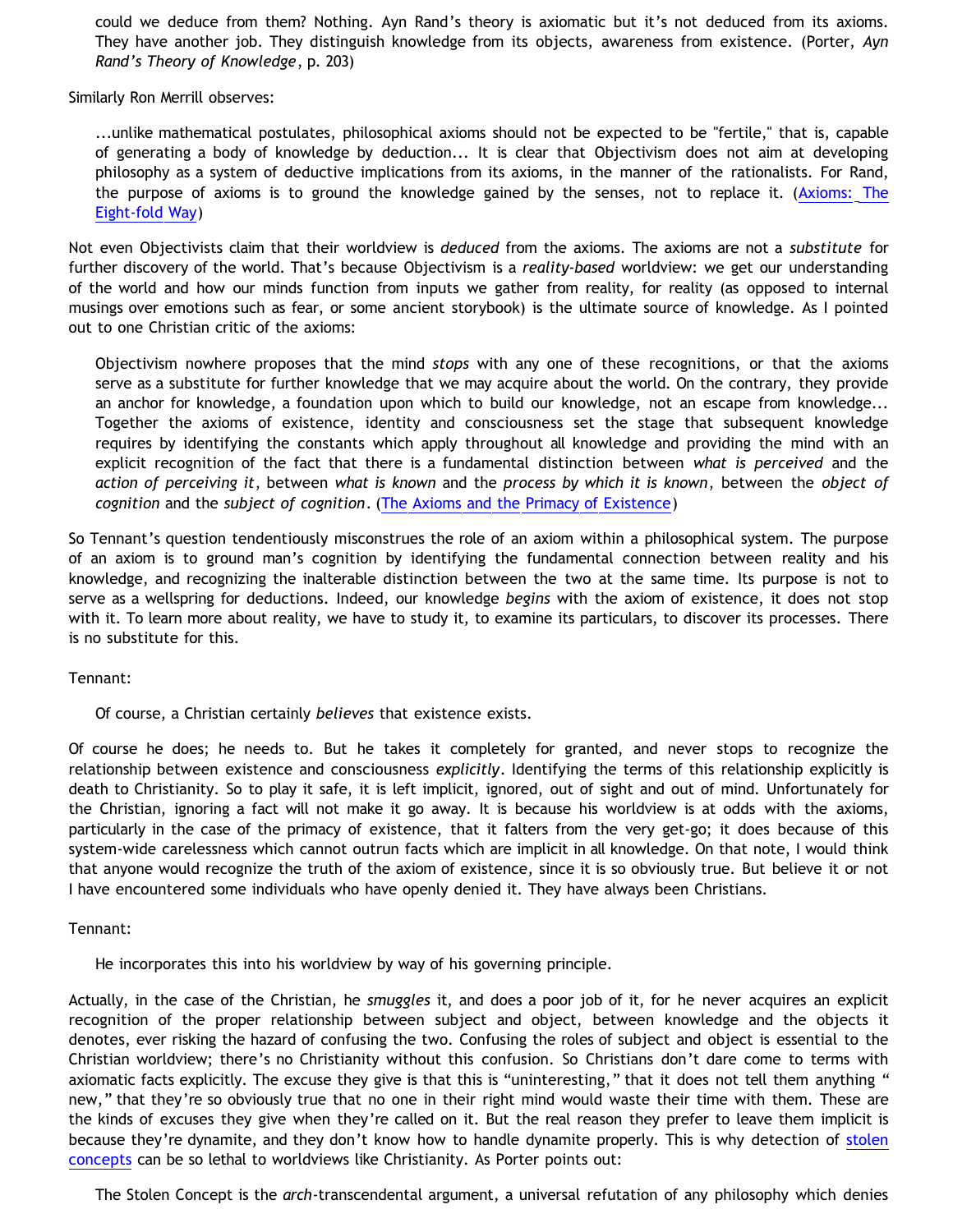that we can know reality as it is. That's a *terrible* weapon in the hands of just one school of philosophy. (*Ayn Rand's Theory of Knowledge*, p. 176)

### Tennant:

In fact, from this first principle, he is able to discover a far more sublime and useful variant on that proposition, as revealed in Exodus 3:14: "I AM WHO I AM".

Really? How does he discover this without reading it in the bible? Or, is he, like the rationalists, looking to deduce his entire worldview from his starting point, rather than looking to reality to provide inputs which guide the development of his knowledge? And why suppose that Exodus is talking about something real instead of imaginary, especially when imagination is the only means open to us for conceiving of what it's talking about?

### Tennant:

That is necessarily presupposed in the proposition "the Bible is the word of God".

See, I was right: the statement "the Bible is the word of God" makes numerous prior assumptions. Therefore, it is not fundamental. It is not a starting point. The Christian who affirms the statement "the Bible is the word of God" as his starting point, is simply hiding something. Indeed, he's hiding *a lot*!

# Tennant:

But it is not *in itself* useful for building a framework of epistemology, metaphysics, and ethics.

What isn't "useful," the axiom of existence? Sure it's useful. And indispensably so. Try denying its truth, and see how intelligible statements about reality can be without it. What use would statements about reality be if reality did not exist? Blank out. The axiom of existence is the very cornerstone of the hierarchy of man's knowledge. Its truth is perceptually self-evident, it is conceptually irreducible, it is all-encompassing, all-integrating, implicit in all knowledge, and serves as the only objective foundation in cognition in terms of recognizing the proper orientation of the subject-object relationship. Without this, one risks the inability to reliably distinguish between reality and imagination. But that's why Christians prefer to go without it.

Tennant:

That is why we take the *whole* Bible as our starting point; not merely some proposition therein.

If a proposition like "the Bible is the Word of God" assumes prior knowledge, including more fundamental concepts, how much more would "the *whole* Bible" do the same? And why the bible, and not some other source, such as the Upanishads, The Iliad, or the Gintu Kwamlao? If one were to prefer one of these sources over the others as one's ultimate starting point, how could it not be the result of utterly arbitrary choosing? A rationally guided choice at this point would not be possible, since we're talking about starting point; rational guidance is possible only after one has acquired a fair degree of knowledge, and we're talking about a step which logically precedes this. Regardless, the bible, either whole or in part, cannot be a philosophical starting point for the very reasons I have already cited. It is not conceptually irreducible, its truth is not perceptually self-evident, it is not all-encompassing, its content isn't even all true – vast portions of it are merely legends, tales and sometimes even lies. Moreover, much of it can only be meaningful in the confines of the believer's imagination, since much of what he reads in the bible are *stories* which allegedly took place in the ancient past. We don't perceive Adam, Noah, Abraham, Moses or Jesus, but we can *imagine* them as we read the stories about them found in the bible. In fact, it is because of this that the bible owes is persisting success as sacred literature to its ability to enthrall the believer at the level of his imagination, which is certainly not axiomatic, and strike him with paralyzing fear. As Prov. 1:7 makes very clear, the believer's *fear* of his god is the "starting point" of his knowledge. This clearly puts emotion as the believer's starting point, which can only indicate that his worldview's starting point is subjective in nature. Without an objective starting point, irrational fears tend to be taken seriously. This is precisely what Van Til's autobiographical sketch of his own conversion experience illustrates. See for example my blog [Faith as Hope in the Imaginary.](http://bahnsenburner.blogspot.com/2008/06/faith-as-hope-in-imaginary.html)

Christians want to take the "the *whole* Bible" as their starting point, not because it is truly fundamental to knowledge, but because they know that its contents cannot be validated without giving it such an advantageous head start. If one begins with a genuine objective starting point, such as the Objectivist axioms, he would know early on in the development of his knowledge of reality that primitive (i.e., pre-rational, pre-scientific) literature like the stories found in the bible have no value as philosophical principles.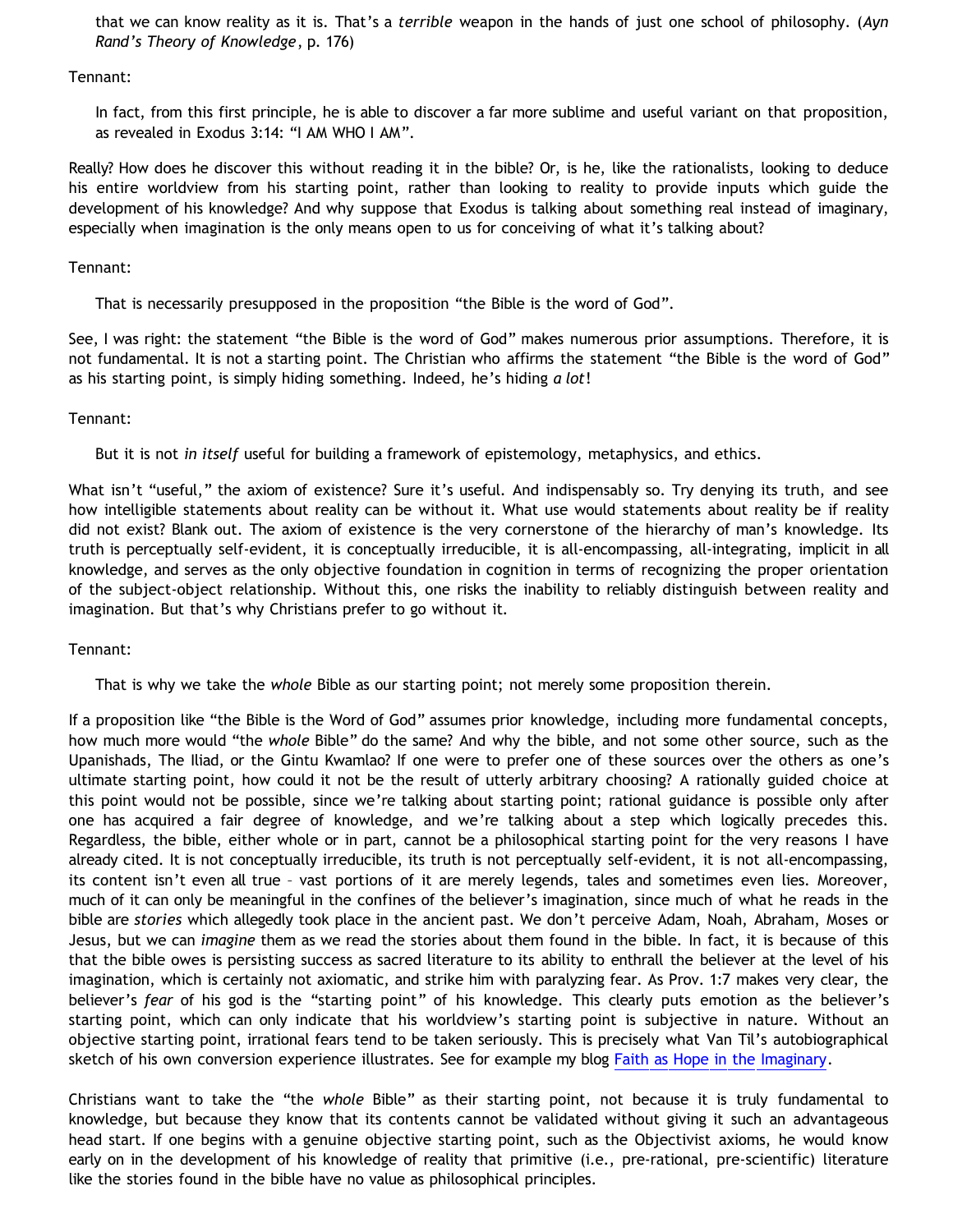Tennant:

We need far more than an existential affirmation to build a worldview.

This is true, and Objectivism nowhere suggests that we can simply rest our heels once we've recognized the facts which the axioms identify. Indeed, we need a constant supply of objective inputs as well as a process for properly identifying those inputs and integrating them into our summary knowledge of reality. But that's why an axiomatic system should never attempt to deduce all its knowledge from a foundational statement. Just as we would never learn the atomic weight of copper from the axiom 'existence exists', we would never learn about photosynthesis by reading the Psalms or the gospel of Luke. We need to be in constant touch with existence to learn about it. Reality is full of specifics; no one will acquire knowledge of those specifics simply by acknowledging that reality is primary, and Objectivism never contends that we will. But explicitly acknowledging that reality is primary in relation to consciousness of it is non-negotiable when it comes to grounding our cognition, for distinguishing between the objects of knowledge and the processes by which that knowledge is acquired and validated. The statement "the Bible is the Word of God" does not accomplish this.

### Tennant:

We need a great deal of information about existence: including its origin, its essential nature, and our relationship to it.

Yes, we do need a great deal of information about existence, at least for our own specific purposes, which determine our needs for knowledge of existence. So what is the source of that information, if not existence itself? That's the Objectivist's starting point: Existence! Again, we are not going to learn about photosynthesis by consulting the bible. On the contrary, we are constantly referring back to existence, in fact never losing touch with it, since it is our starting point. Recognition that existence holds metaphysical primacy over consciousness means that the knowledge of reality will always be able to be validated by reference to reality. This of course requires an unshakable commitment to reality, which in turn requires an unshakable commitment to the recognition that there is a fundamental distinction between the objects we know and our knowledge of those objects. "We all distinguish implicitly between independent existence and our means of awareness" (Porter, p. 216). This is the fundamental causal fact behind any attempt to provide the mind with a guide to cognition. But because this distinction *typically* remains *implicit*, it is *typically* never very well understood. That is why we need the axioms: to isolate this distinction *explicitly* so that its implications for cognition, knowledge and philosophy can be consciously (even self-consciously) understood. If you saw a man repeatedly smacking his body against a brick wall, and cursing at the wall between self-propelled impacts against it, demanding it to move out of his way, and continuing such a sequence of actions without avail, would you suppose that he simply needs to read some chapter in Jeremiah or the Book of Revelation in order ot remedy his futile efforts? Probably not. On the contrary, he needs to grasp the primacy of existence principle. Most people do so implicitly, at least in the context of their actions in the world (be it tying his shoes, balancing his checkbook, filling his car with gasoline, walking across a street, etc.), that's why we don't see them making such obvious blunders. But we see comparable blunders in philosophy all the time because the primacy of existence has not been understood *explicitly*. Indeed, if one seeks to guide his worldview seriously by consulting the contents of a storybook like the bible, he may very well expect the walls to obey his commandments. "I can do all things through Christ which strengtheneth me" (Phil. 4:13).

Tennant raises the notion of an "origin" of existence. Let's think about this for a moment. Apparently he thinks existence has an origin, presumably in something other than existence (otherwise it would be pretty unproductive to say that existence finds its origin in existence). That would be quite an admission, for as a Christian he most likely would want to say that existence has its origin in the Christian god. But that would mean that the Christian god, as the origin of existence, would have to be something other than existence, otherwise we're just point to existence all over again, for which we're trying to find an origin. Such a procedure is as unproductive as a dog chasing its own tail. Indeed, it strikes me as a tacit acknowledgement that his god really doesn't exist.

As for our relationship to existence, this is described by the principle of the primacy of existence, which is the explicit recognition of the fact that objects of consciousness exist and are what they are independent of the processes by which we are aware of them.

Tennant:

And that is information which can only truthfully and certainly be gleaned from the revelation of God.

I wonder where we can learn about photosynthesis in the bible.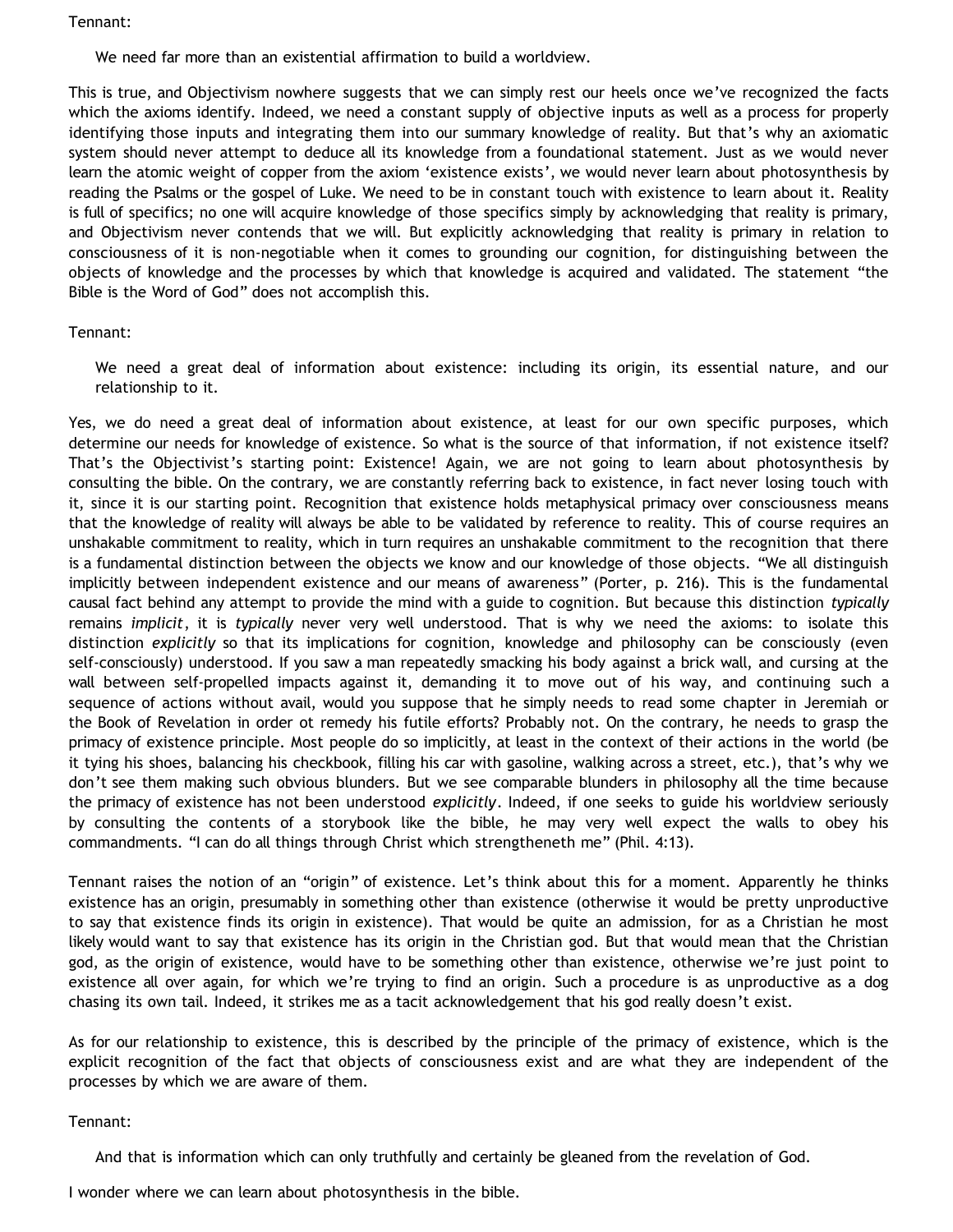Tennant:

It sounds like Dawson wants to require of you that you take only self-evident or properly basic propositions as foundational.

Well, for whatever basic affirmation we identify as our foundational principle, we need to address certain basic questions, such as: What is it identifying? How do we have awareness of what it is identifying? Is it true? Does it stand on prior assumptions? Is it all-encompassing? Etc.

If it is acknowledged that a proposed starting point in fact rests on the truth of prior assumptions, then it needs to be acknowledged that what has been proposed as a starting point is in fact not fundamental, and its defenders need to keep digging, reducing their claims to their most basic fundamentals, until the bedrock of cognition has finally been reached. If he rises to this challenge and sticks with it honestly, he'll find us, the Objectivists, waiting for him at the end. We've already been there.

### Tennant:

I suspect that traditional foundationalism might require this, though I haven't a clue why (I haven't read widely on it I'm afraid).

It seems pretty easy to figure out to me. If a proposed starting point or foundational truth is not self-evident, i.e., readily available to the mind at the fundamental level of cognition, then something else would be, and that something else would have the advantage of epistemological priority over the one proposed. If it is not self-evident, then it needs to be argued for. Therefore, you need premises. Those premises, if in fact they support the proposed starting point that is not self-evidently true, would be more fundamental than the proposed starting point itself. An inferred position rests on prior inference, and that inference needs content. What is that content, and where did you get it? How do you know whether or not it's true? An attempt to start with something like "the Bible is the Word of God" only indicates an attempt to evade these more fundamental questions.

Tennant:

I can't see any non-arbitrary reason for this stipulation;

Tennant's failure to see is not an argument, and his characterization of our need for a conceptually irreducible starting point as a "stipulation" is unwarranted.

# Tennant:

and it's also obviously self-refuting since no such proposition (or combination thereof) can be used to deduce enough of a worldview to justify the stipulation itself. Remember that first principles must contain enough information to deduce themselves and their context, as well as the rest of the worldview.

Says who? Again, a philosophical axiom is not a deductive starting point, but a *philosophical* starting point. Deduction comes later, and as I explained above, it will require a ready source of inputs. We get our inputs from *what* we identified as our starting point (i.e., from existence), not from our *identification* of that starting point. Fact-gathering never seizes when one seeks to learn about existence, and there's a fundamental distinction between the real and the imaginary. A worldview which fails to grasp the primacy of existence explicitly can easily and probably will fall prey to a blurring of this distinction, which would in turn only compromise any effort one makes in remaining objective.

# Tennant:

The whole point of them is to bootstrap our grounds for knowledge. So not only is there no good reason to require first principles to be self-evident or properly basic, but there is very good reason to require that they *not* be.

If "the whole point of [first principles] is to bootstrap our grounds for knowledge," why not start where our awareness starts, with perception of objects existing independent of our awareness? That's where we have to start. To make good on his protestations against this view, the *objective* view (objective because it recognizes the primacy of objects over the subject of awareness), Tennant would have to explain how we can have direct awareness of that which is not self-evident, for otherwise he offers no alternative to inferring his way to them, and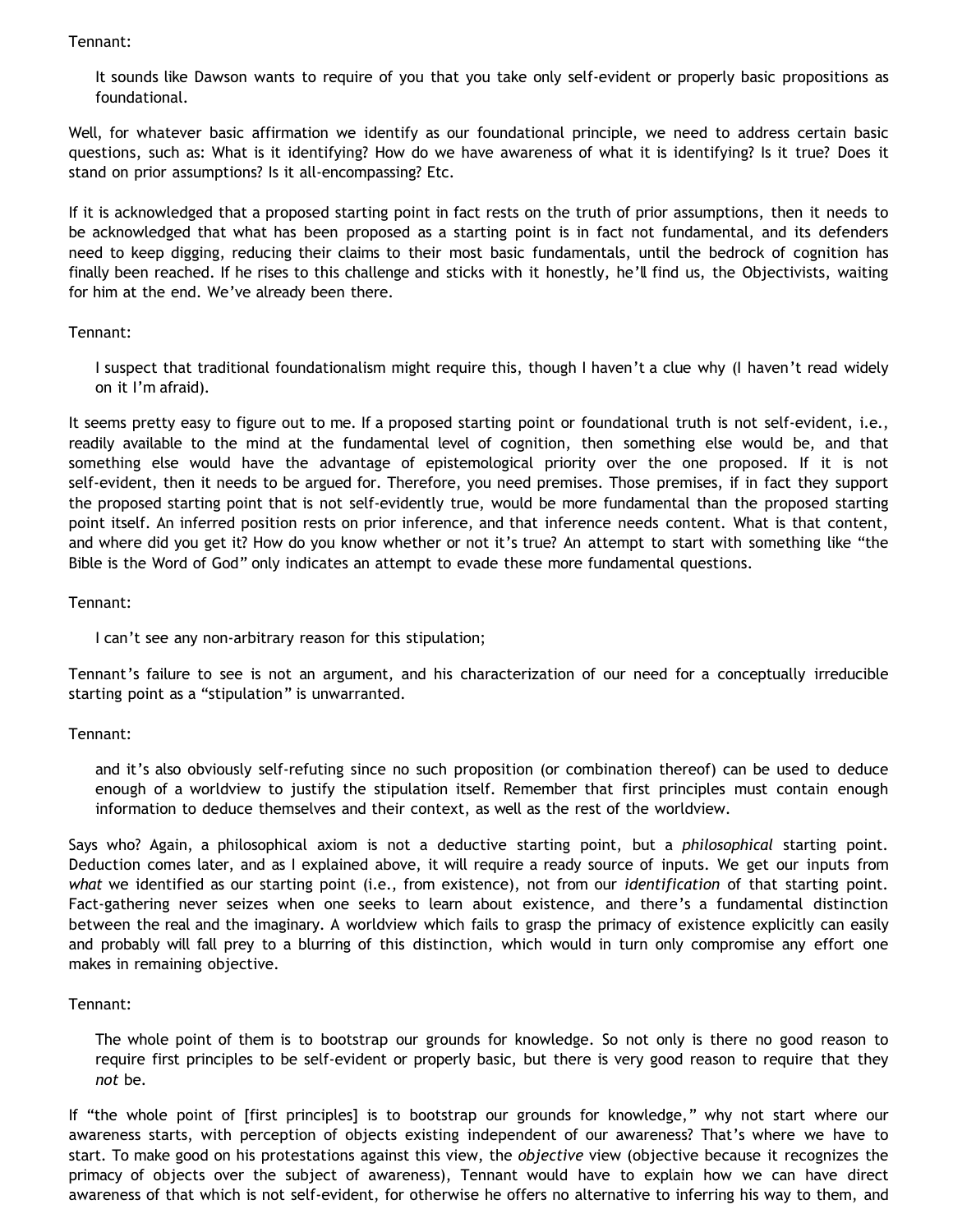as I pointed out above, inference requires content, and that content would have to be more fundamental than any product of inference.

Tennant:

An even better reason can also be given: we can trivially show that the *only* sure justification for knowledge *in toto* must be based on the revelation of a personal God, because without this we are forced to ground universals in our particular experience. This is formally fallacious, and thus useless for justifying anything. We can therefore exclude any other kind of proposition as a useful foundation for an entire worldview—so on what basis is he making the sorts of claims you quote him making? (Cf *The Wisdom of God*, 2.4 & 2.5.)

Why does Tennant think that "ground[ing] universals in our particular experience" is formally fallacious? He does not explain in his blog entry; perhaps he explains this in the source which he cites. At any rate, I have seen this kind of argument many times before. It often seeks to argue that an omniscient mind is needed for universal knowledge to be possible. And since man is not omniscient, any universal knowledge man claims to have must be knowledge that has been "revealed" to him by a supernatural source. Here is an argument which Tennant himself presents:

Our experience of reality is particular, whereas objective knowledge must—by definition—be universal. Since we are not universal, we can never make any claim to universal or objective knowledge about reality by appealing to our own experiences or perceptions. To do so would be to commit the fallacy of induction: by reasoning from the specific to the general, without due warrant. In other words, if we are to know a universal and objective truth, we must derive it from a universal and objective source. If we go by what we perceive, then we are by definition appealing to a particular and subjective source instead; and so to assume that, because it is true in one instance, it is therefore true in all, is quite unjustified. ([The Wisdom of God](http://bnonn.orcon.net.nz/books/the_wisdom_of_god/the_wisdom_of_god.pdf), p. 36)

It is true that our experience is particular, and that our knowledge – at least some of it – has a universal nature about it. But is it true that universal knowledge cannot be derived from the inputs of our particular experience? Many philosophers throughout history have agreed with some variant of the kind of thinking on this issue which Tennant models here. Indeed, how could an individual acquire knowledge of *all men* based upon the tiny sample of men whom he has actually met and observed firsthand? The theistic solution to this problem may seem, at least to those who grant the notion of ["the supernatural"](http://www.geocities.com/katholon/Bahnsen_Supernatural.htm) some initial validity, an elegant way of tidying the matter up.

The problem with this approach, however, is that it fails to grasp the facts that knowledge is *conceptual*, and that *universality is a quality belonging to concepts*, not of the knower himself. This much we can be certain of: human beings do possess universal knowledge, and the form in which they possess their knowledge is conceptual in nature. But the nature of concepts is what is ignored by the kind of approach Tennant presents. For those who are taken in by argument's such as Tennant's, universality is mysterious, enigmatic, unknowable to the unaided human mind (since on this view, man's mind is ultimately incompetent, hence the need for a supernatural helping hand). But in fact, universality is no mystery at all. It is, in fact, nothing more than the *open-endedness* of a concept's scope of reference, and this is a result of the abstraction process, specifically the process of measurement-omission, which the human mind performs on the basis of perceptual inputs. It is through this process that a man can isolate two objects which he perceives or has perceived, integrate them into a mental unit, and assign a visual-auditory symbol to represent that mental unit, e.g., 'ball'.

In fact, it is because man is not omniscient that concepts are so useful to him, since concepts condense an enormous sum of information, a sum which always has the potential to increase as a result of new discoveries about objects which his concepts subsume, thus making it possible for him to treat an unlimited quantity of units as a single unit. An omniscient being wouldn't need such a tool; indeed, it would only get in its way. This is one of the major points I defended in my article [Would an Omniscient Mind Have Knowledge in Conceptual Form?](http://bahnsenburner.blogspot.com/2007/04/would-omniscient-mind-have-knowledge-in.html) In that article I explain my negative answer to this question.

But theists, lost in their efforts to establish an objective basis to their knowledge claims not only because they lack an objective theory of concepts, but also because their claims have a [subjective basis,](http://bahnsenburner.blogspot.com/2006/12/theism-and-subjective-metaphysics.html) are still eager to appeal to revelation and seek to explain human knowledge as a result of revelation. It's baffling how one could seriously take such an approach to knowledge, but it's quite common in some circles even today. But how does it purportedly work? Take fore example the fact that copper melts at 1984 F. Every mint which produces copper coins and every factory which produces copper tubing, needs to integrate this fact into its processes in order to work with it. Indeed, this is adherence to the primacy of existence: obedience to the nature of the objects of knowledge. Now the question before us in the present discussion is: Is this fact something that was revealed to us from a supernatural source? The bible surely does not tell us that copper melts at 1984 F, does it? If so, I'd like to see where. If it's not in the bible, does revelation disguise itself to look at feel like an active knowledge-gathering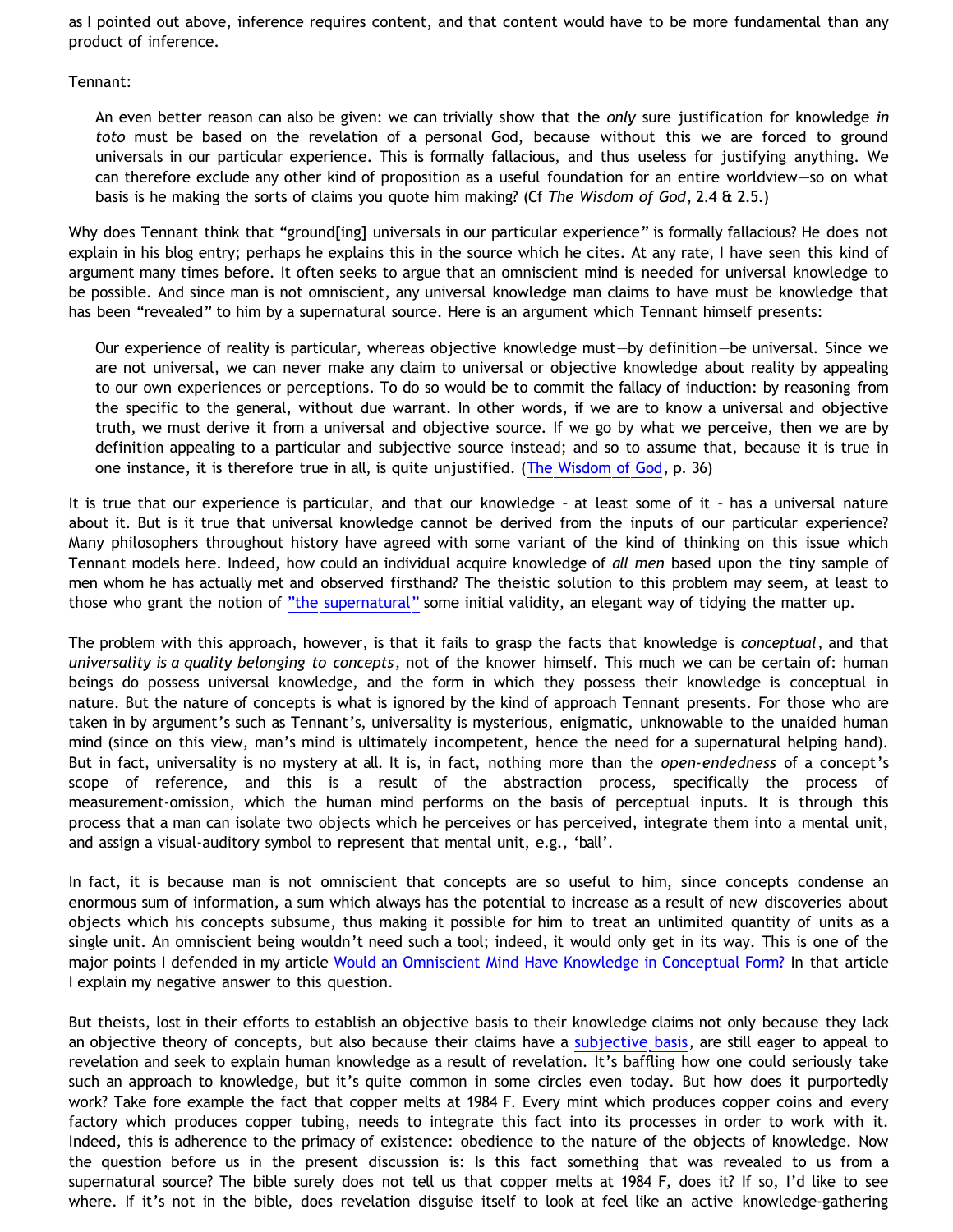process which men perform by their own effort, such as observation, experimentation and scientific validation? If so, how do we know that it's revelation giving us knowledge and not us producing knowledge for ourselves according to an objective process, since we're doing all the work, sometimes encountering error, sometimes never reaching reliable conclusions? Revelation is supposed to be infallible (is it not?), while human actions are admittedly fallible (that's why we need an *objective* process in the first place). The appeal to revelation is extremely dubious, and since man is capable of rational inquiry and applying the scientific method, why would revelation even be needed? Blank out.

Tennant concluded with the following remarks:

To summarize, I think Dawson is confusing the *chronological* priority of propositions (what must be true to even formulate the biblical worldview?) with *logical* priority (how do we logically justify these chronologically prior propositions?) The whole point of revelational foundationalism is that there are a lot of things which are *obviously* true ("existence exists"; "an external world exists"; "events we perceive are correlated to events in the external world"; etc), but which we cannot rationally justify or give account for without reference to God's objective revelation. Revelational foundationalism works backward by first assuming these truths, so as to find justification for them; then justifying them with reference to Scripture.

Much of this has already been addressed by the points I raised above. But for my readers' benefit I will simply restate my original response to this when David Parker had quoted just this portion from Tennant's article in the comments section of my blog [Another Response to David, Part 7: The Anatomy of Legend and the Ruse of](http://bahnsenburner.blogspot.com/2008/09/another-response-to-david-part-7.html) [Revelation:](http://bahnsenburner.blogspot.com/2008/09/another-response-to-david-part-7.html)

First he seeks to dichotomize the role of a starting point by splitting it into two types: chronological and logical. He does this in order to show that I have confused these types, when in fact he nowhere shows that I have (he simply asserts that I have and provides no support for this). In fact, the axiom 'existence exists' satisfies both, because this recognition comes first both in our apprehension of reality (i.e., chronologically) as well as in the hierarchy of knowledge which we develop in our understanding of reality (i.e., logically). Since the axiom of existence satisfies a genuine \*conceptual\* need which we all have, there is no confusion here. Not on my part anyway. A philosophical starting point needs to identify the most fundamental of all truths, and this need requires it to be conceptually irreducible. As I pointed out in an earlier comment, the concept 'existence' is not defined in terms of prior concepts. If one supposes that it could be defined in terms of prior concepts, to what would those concepts refer, if not to things which exist? If they refer to things which exist, then clearly they assume the truth of the axiom of existence already, even if only implicitly, and make use of the concept they're trying to define. That would lead to an infinite regress, which the axiom of existence avoids. If those concepts purported to define the concept 'existence' do not refer to things which exist, what good are they, and why would we have them in the first place? Blank out. A starting point also needs to identify a fact which is perceptually self-evident, for this is where our awareness of reality begins, with perception. It would not do to affirm a starting point which seeks to jump ahead of where our awareness begins, because this would treat a later recognition (or imagination) as being more fundamental than what we are first aware of. So both types of priority which your friend introduces are thus satisfied in one basic recognition, a recognition which would have to be true for anything else to be accepted as true.

The notion of 'revelation' is certainly not conceptually irreducible. The test for this is to ask whether or not it can be defined, and if so, how is it defined? One of my bible dictionaries does give this term a definition: "a term expressive of the fact that God has made known to men truths and realities that men could not discover for themselves." Notice all the assumptions packed into this one idea. It is clearly not fundamental, for it stands on a whole host of prior assumptions. It fails the conceptual irreducibility test. Also, given this definition (and I' ve seen others which essentially say the same thing), it clearly cannot pass the perceptually self-evident test, for it stipulates by definition that whatever "truths and realities" are known through revelation are "truths and realities that men could not discover for themselves," while perception gives man direct awareness of objects which exist.

Notice also that your friend realizes that "revelational foundationalism works backward." It has no choice but to do this, because it begins with a large assortment of assumptions, bundles them into an enormous package-deal, and accepts that package-deal as a non-negotiable, and then "works backward" from there in order "to find justification for them." The purpose of identifying one's starting point is to cut past assumptions which we take for granted so that we can understand what is truly fundamental and determine whether or not those assumptions are in fact rationally grounded. A "revelational foundationalism" has its priorities completely reversed, since it does not want to concede any assumptions, but rather wants to hang onto them and find ways of justifying them. This is why it is so fruitful, from an atheological standpoint, to ask a theist to name is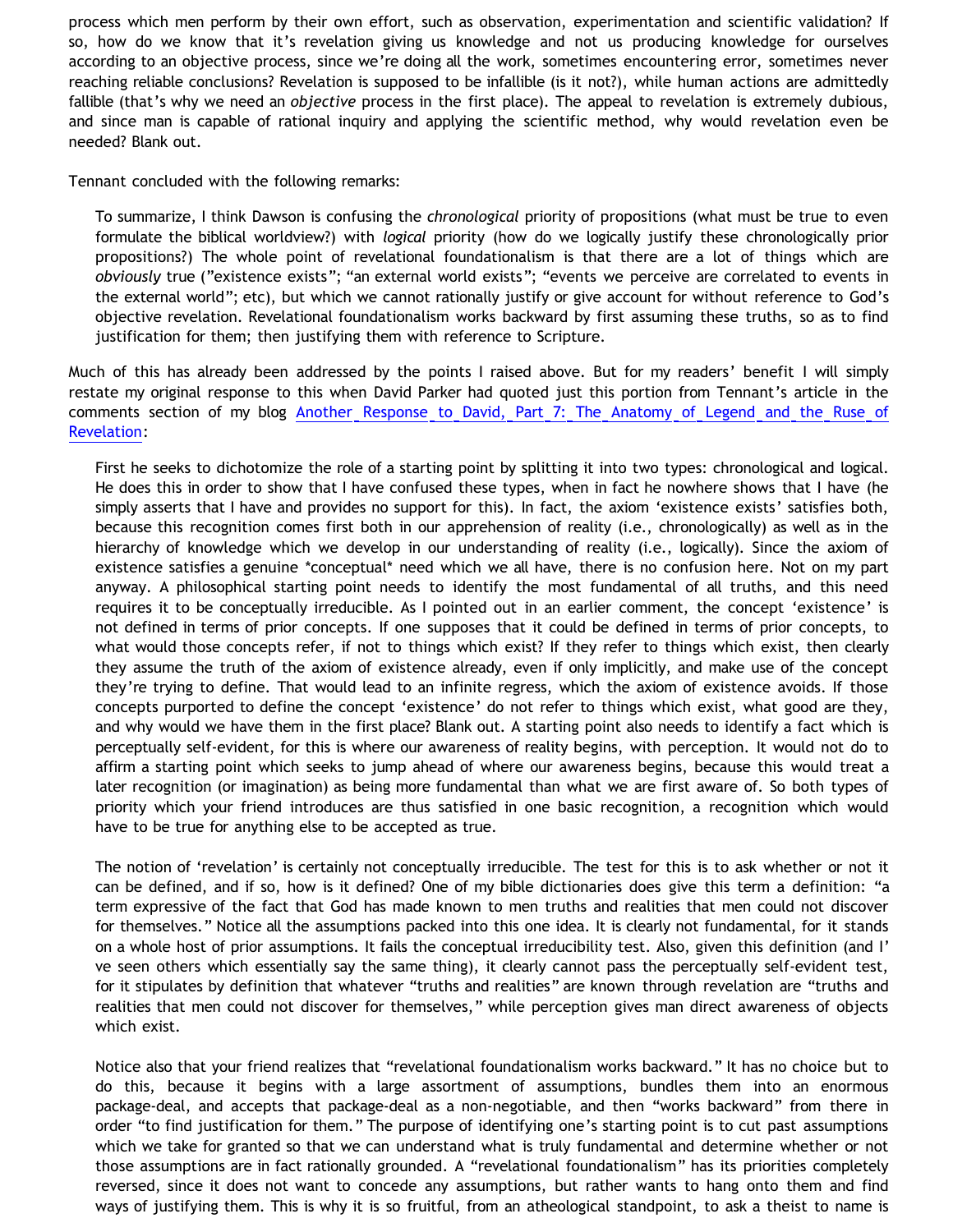starting point. Whatever he offers is most likely going to fail the fundamentality tests. See also these essays: [TAG and the Fallacy of the Stolen Concept](http://www.geocities.com/Athens/Sparta/1019/Morgue/TAG_Stolen_Concept.htm) and [Is the Assumption of the Chrisitan God Axiomatic?](http://bahnsenburner.blogspot.com/2005/06/is-assumption-of-christian-god.html) Also, the notion of 'revelation' defies the very concept of objectivity, since the appeal to revelation is used in cases where purported "knowledge" has no actual tie to reality. The above definition for 'revelation' given in my bible dictionary confirms this. It is the attempt to accept as knowledge ideational content which has not been epistemologically earned, and is thus another expression of the theist's desire for the unearned. It is because theistic assertions are in fact objectively baseless, that theists need to resort to appeals to revelation in order to safeguard them. Of course, any set of arbitrary claims could be "justified" by appealing to an invisible magic being which allegedly "revealed" them to a privileged clique of mystics.

In closing, let me say a few final points. Many theistic apologists are naturally going to want to affirm the existence of the god they worship in their starting point. They do this because they realize at some level of thought that their efforts to prove its existence are doomed to futility. So they claim that their god is "presupposed." And even though they need to make use of the truth of the Objectivist axioms in any foundational statement they affirm, they prefer to leave these truths implicit, dismissing the practice of making them explicit as preposterous, uninteresting, or even degrading in some way. But clearly, as I have shown, there is no contest between so-called " theistic foundationalism" and the Objectivist axioms. Theistic foundationalism is not and cannot be fundamental: for one thing, the notion of a god is deniable (while the fact of existence is not), it is not perceptually self-evident (while existence is), and is not an irreducible primary (while existence is). Also, as its own proponents typically admit themselves, what theistic foundationalism takes as its "first principle" rests on a plethora of prior assumptions, which can only mean it is not a baseline recognition or irreducible affirmation. Indeed, those prior assumptions all come as part of an enormous package, expected to be taken completely for granted, leaving them implicit, unexamined and unsupported. This can only raise the suspicion that a whole host of unstated presuppositions are being smuggled into one's worldview at the ground level. If those presuppositions were legitimately defensible, such a move would not be needed. And lastly, if we are expected to suppose that theistic foundationalism is valid, why should we also not suppose that Thoran foundationalism, Geushan foundationalism, Quetzlcoatlan foundationalism, Horus foundationalism, etc., are also valid? If we accept one arbitrary position, why can't we accept an alternative, equally arbitrary position? Theistic foundationalism can offer no good reason why we shouldn't if we haven't already accepted it.

by Dawson Bethrick

Labels: [Axioms](http://bahnsenburner.blogspot.com/search/label/Axioms), [Concepts,](http://bahnsenburner.blogspot.com/search/label/Concepts) [Knowledge](http://bahnsenburner.blogspot.com/search/label/Knowledge)

*posted by Bahnsen Burner at [6:00 AM](http://bahnsenburner.blogspot.com/2008/10/reply-to-tennant-on-theistic.html)*

### **15 Comments:**

### [john](http://www.blogger.com/profile/15002005729072165615) said...

Hi Dawson, first time visitor. That's quite a monumental rejoinder to theists attempting to establish objective validity. They must be either highly persistent or influential for you to be at such pains. For as much obliterating of their claims you can accomplish, salute, but your post has other value for Objectivists wanting better ways to stand on the Axioms of Objectivism; you've assembled an excellent array of formulations, yours and Dr. Peikoff's.

Would your response be any different if they claimed their foundation to be "God Is?" I've always thought that to be the First Principle of theists in its purest form. I think that formulation is the most "honest" representation of the theist position. However, I believe you hinted above at why the prefer to argue "The Bible is the Word of God". Gives them something tangible on which to hitch a rope. I usually try to funnel any argument to "God Is" because then it is easy to demonstrate that both sides claim irrefutable certainty, the difference being the Objectivist's evidence being everywhere and everything, the theist's none and nowhere.

John Donohue Pasadena, CA

[October 24, 2008 8:19 AM](http://bahnsenburner.blogspot.com/2008/10/1611881297553638771)

[Bahnsen Burner](http://www.blogger.com/profile/11030029491768748360) said...

John said: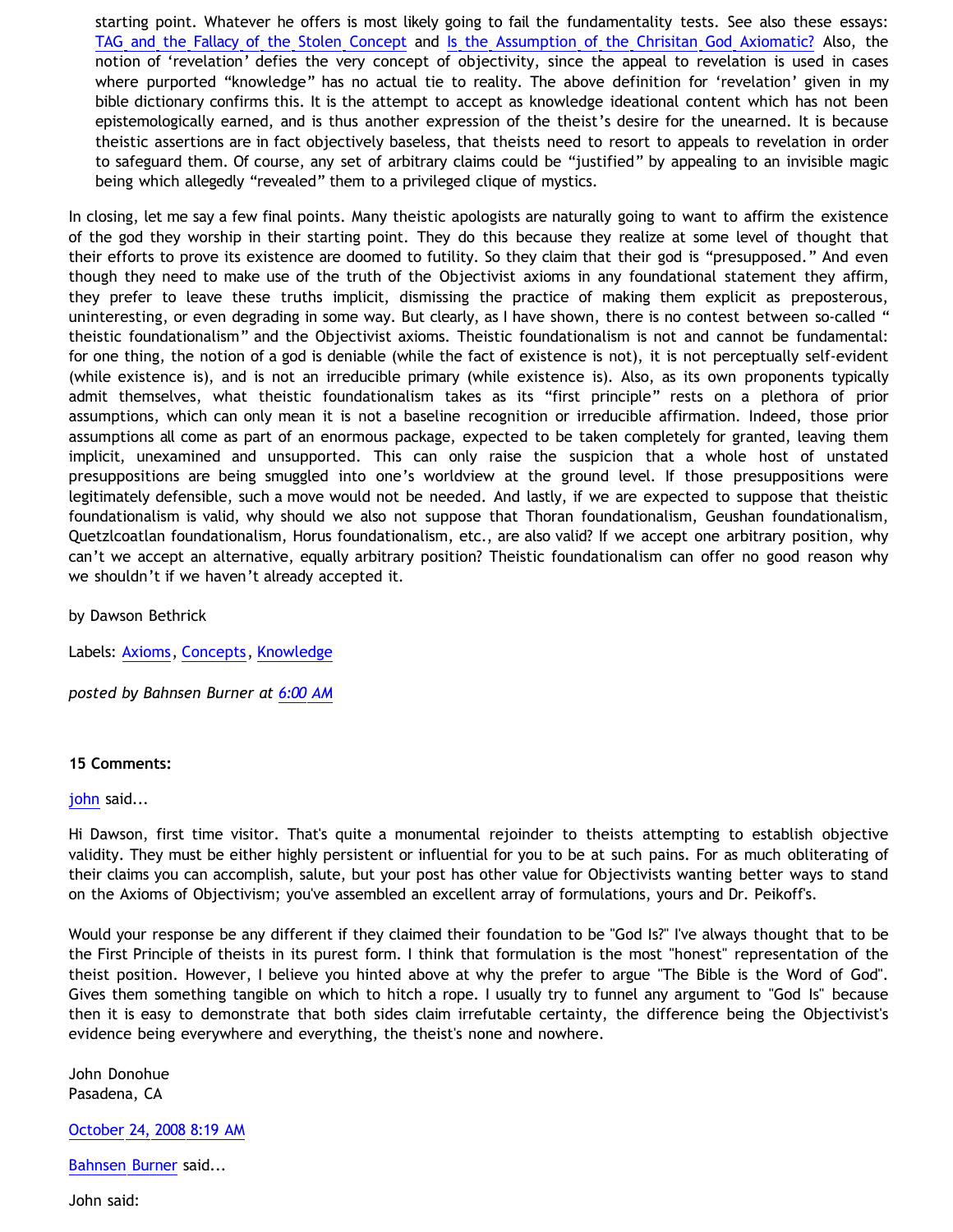"Hi Dawson, first time visitor."

Hi, John. Welcome to my blog! I'm glad you dropped by and left a comment.

John: "That's quite a monumental rejoinder to theists attempting to establish objective validity."

I guess it is rather long for a blog. But that's how I am I guess. I love to write, I love to make points. I love to make counter-points.

John: "They must be either highly persistent or influential for you to be at such pains."

Actually, it's pleasure and joy to grapple with these things. That is my primary motivation to keep a blog – it's purely selfish enjoyment for me. But there are other reasons as well. When asked if he would make any changes to his book *The Ominous Parallels* on its 25th anniversary, [Leonard Peikoff replied:](http://www.peikoff.com/)

**Yes. Though I** *do* **cover religion, I would place more emphasis on it both in Weimar Germany and in recent America, along with its importance in the rise of dictatorship, even one that professes to be secular. The explanation of my error is the fact that, when I wrote the book (I started it in 1968), I could not have imagined the recent religious upsurge in America. In my youth, religion was regarded by educated people as a joke—a stagnant backwater of the passive and mindless specimens concentrated in the Bible Belt.**

In reading this, I wonder if Peikoff was simply sheltered or not paying attention, or if explicitly religious positions were simply not openly endorsed in the academia of his day. His words suggest the latter alternative, but I know that there's been virtually no let-up among Christians in cooking their apologetic and theological viewpoints and publishing their tomes. Though arguably it's become more mainstream in recent years. I know that in my own circles, religion (usually Christianity) is typically at best a muted afterthought, a topic which is only tangentially encountered, like an occasional bumper sticker one sees in traffic, or in a passing expression of anxiety or frustration (e.g., "Lord, help me get through this today!"). But I don't tend to "hang out" with religious people in the first place. But even in the work place, the people I work with tend to be mostly secular. A handful are churchgoers, but you wouldn't know this from their day-to-day conversation. I don't raise the topic of religion if they don't first. And if it comes up once, you can be pretty sure it won't come up again after I've had my two minutes' say. (Really, they stay clear of me on that subject from then on.)

The internet, of course, is a different story. On the internet, there are mystics of every stripe all over the place. Christianity on the web has become a frothing rabid dog.

John: "For as much obliterating of their claims you can accomplish, salute, but your post has other value for Objectivists wanting better ways to stand on the Axioms of Objectivism; you've assembled an excellent array of formulations, yours and Dr. Peikoff's."

Thank you, John. In fact, I do think there are better ways to express many of the truths which Rand, Peikoff and other Objectivist literati have defended. I don't think they were wrong in how they've presented Objectivism. I just don't think their presentation is optimally geared toward atheological application, which of course is my area of focus. Principles like the primacy of existence can and should be explained better, in terms of the subject-object relationship. I realized this about a decade ago when I tried to explain it to my brother. It was not easy to lead him to an understanding, but eventually he got it and wondered why it was so difficult to understand at first. The reason for why it was difficult to understand at first is because he simply wasn't accustomed to thinking in terms of fundamentals. Neither was I when I first encountered rational philosophy.

John: "Would your response be any different if they claimed their foundation to be 'God Is'?"

Essentially no. I would still measure such a proposal against the criteria I listed in my blog, namely the following:

**It names a perceptually self-evident fact Its truth is not inferred from prior truths Its truth is conceptually irreducible Its truth is implicit in all perception Its truth is implicit in all knowledge and any statement Its truth must be assumed even in denying it**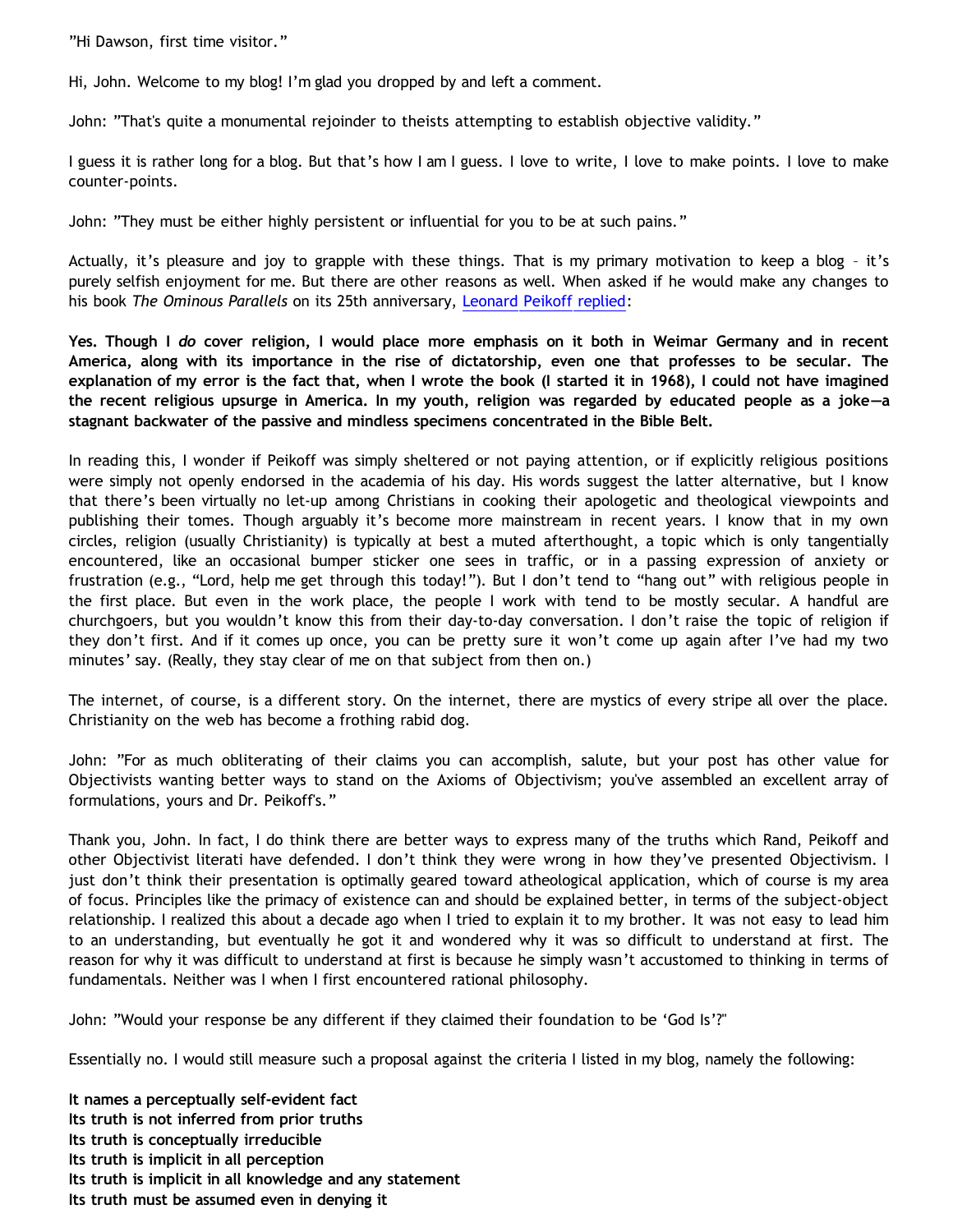It would be up to the theist defending the statement "God is" as an irreducible foundation to defend it as such, and in order to do so I would expect him to explain how it fulfills these criteria. A god is typically supposed to be invisible, imperceptible, beyond empirical access, impervious to scientific examination. If that's the case, its existence could not be a perceptually self-evident fact. That leaves open the question of how the theist supposedly acquires awareness of what he calls "God." If it is not by means of perception, then how? It is usually at this point that they redirect to a discussion of abstractions (as if they understood what abstractions are; it's clear to me that they don't). We don't perceive 'liberty' or 'justice', they'll say, as if our understanding of these concepts were comparable to their awareness of what they call "God." Well, as Objectivists, we can understand how these higher abstractions are formed on the basis of more fundamental abstractions. What's important to keep in mind at this point is that the concepts of liberty and justice, and other similar higher-level abstractions, to not denote *entities*. 'Justice' is conceptual; it does not denote a species of entities running around in the world. As a concept, 'justice' is an abstraction produced by the human mind, based on objective inputs. Because it is something which the mind produces, the concept 'justice' has a certain characteristic which is essential to the believer's notion of "God," namely his mind's activity in forming it. But the input source is not objective fact, but his imagination. What the Christian, for example, takes as a substitute for objective fact in forming the fantasy he calls "God," is the inputs he selects from a storybook, such as the bible.

For some further insights, see my blog [Lord Oda's](http://bahnsenburner.blogspot.com/2007/10/lord-odas-problem-with-pain.html) ["Problem with Pain"](http://bahnsenburner.blogspot.com/2007/10/lord-odas-problem-with-pain.html) for my response to a theistic apologetic which seeks to put one's experience of pain as analogous to the believer's experience of his god. Theists like to think of their god as something that is so close to them and their daily experience that it is analogous to one's experience of pain. (It is noteworthy that Lord Oda did not associate his experience of his god with the experience of pleasure.) But while pain is not an independently existing entity, the theist claims that his god is neither an invention of his imagination nor a mistaken identification of some metaphysical experience of his biology, like pain or pleasure. So how is he aware of it? Good luck getting a theist to answer this in a way which avoids subjective implications.

If the statement "God is" does not identify a perceptually self-evident fact, then why accept it as a truth? Historically theists have offered arguments to defend this claim. In other words, it is a "truth" (according to them) which can be *inferred*. In other words, it's a conclusion of a prior argument. Which means: other truths are more fundamental than the claim in question. So on this score, "God is" loses as a foundational claim. Other assumptions, presuppositions, recognitions, or what have you, would be more fundamental and thus would need to be identified as one's foundational truth.

Is the claim "God is" conceptually irreducible? Well, the fist question I might ask a theist proposing such a statement as his starting point, might be: Where did you get the concept 'is'? What does it mean? To what does it refer? I would ask the same about the "God" part as well, but as Rand rightly pointed out, "'God'... is not a concept. At best, one could say it is a concept in the sense in which a dramatist uses concepts to create a character. It is an isolation of actual characteristics of man combined with the projection of impossible, irrational characteristics which do not arise from reality, such as omnipotence and omniscience.... Besides, God isn't even supposed to be a concept: he is sui generis, so that nothing relevant to man or the rest of nature is supposed, by the proponents of that viewpoint, to apply to God. A concept has to involve two or more concretes, and there is nothing like God. He is supposed to be unique. Therefore, by their own terms of setting up the problem, they have taken God out of the conceptual realm. And quite properly, because he is out of reality." (ITOE, p. 148) Rand is correct here: 'God' could not be a concept, at least as the objective theory of concepts understands what concepts are. But this does not keep theists from making slips like "God is defined as conscious, which is certainly true in the classical concept of God and many others" (Parrish). Definitions apply to concepts, not to entities; we do not define entities, we identify them. But theists themselves treat "God" as definable in terms of prior concepts, which means – on their own terms – that "God" is not conceptually irreducible; some set of prior concepts comes first, i.e., *logically* first. But if it is recognized that "God" could not be a concept (since it is not integrating two or more similar units; there's supposed to be only one, right? Or is it three?), then we must ask: to what does the word 'God' refer? And this will take us back to the earlier question: by what means do you have awareness of this thing you call 'God'? Lurking in the background of course will be the question of how the theist who attempts to identify the means by which he is supposedly aware of his god or any other allegedly supernatural being, distinguishes this supposed mode of awareness from his own imagination. I've challenged numerous theistic apologists to address this question, and so far I've not seen any intelligible responses.

By this point, it should be clear that the statement "God is" could not meet any of the criteria which the Objectivist axioms elegantly and more than satisfactorily fulfill. Indeed, the axioms are truths which theists wish they had on their side, because they score a winning knock-out every time.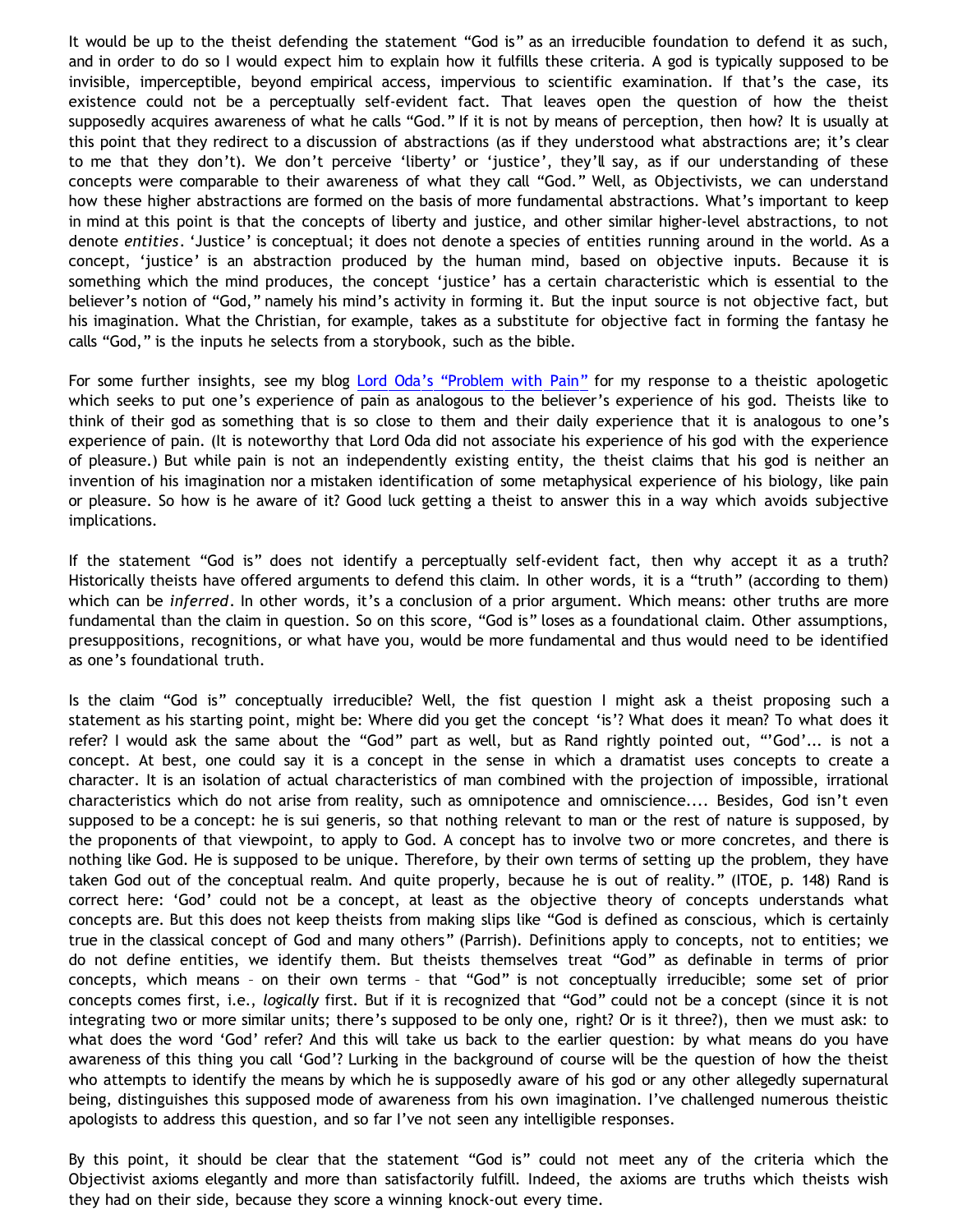John: "I've always thought that to be the First Principle of theists in its purest form."

It may be what they should be expected to say if they've put some genuine thought into the matter. But on the other hand, I don't think most theists really have put any good thought into the question of what truly grounds their knowledge of the world. Rather, I think what typically happens is that they're trying to use questions about the grounding of knowledge as an opportunity to develop some apologetic agenda, to hijack knowledge from its foundations. The Objectivist axioms, properly applied, show not only how this doesn't work, but also how it's doomed to failure.

John: "I think that formulation is the most 'honest' representation of the theist position."

I'm guessing you're more generous than I am. I question whether honesty is possible once one attempts to defend theism. Straight out of Galt's Speech: "Honesty is the recognition of the fact that the unreal is unreal and can have no value..."

John: "However, I believe you hinted above at why the prefer to argue 'The Bible is the Word of God'. Gives them something tangible on which to hitch a rope."

Right. They recognize, at least implicitly, that some semblance of an *objective* standard is required. Hence they want to point to a storybook which exists on virtually any library shelf and translated into virtually every language that has been spoken over the last four or five hundred years. They want to be able to claim that their god's words are "the same today, yesterday and forever," which is supposed to somehow satisfy the requirement for an objective basis. But printing millions of copies of *Harry Potter* in various languages will not make it a true story.

John: "I usually try to funnel any argument to 'God Is' because then it is easy to demonstrate that both sides claim irrefutable certainty, the difference being the Objectivist's evidence being everywhere and everything, the theist's none and nowhere."

Yep. And when you point out that the theist in fact assumes the truth of your worldview's starting point – the starting point of (horrids!) an *atheistic* worldview, that's liable to cause quite a stir.

Stir like mad, I say!

Regards, Dawson

### [October 24, 2008 10:08 PM](http://bahnsenburner.blogspot.com/2008/10/983691305886642050)

[madmax](http://www.blogger.com/profile/14375140131881725965) said...

Dawson,

Another great post. Have you thought of writing a book on the subject? Books on atheism have become very popular as the success of authors such as Christopher Hitchens, Sam Harris, Dale Dennet and Richard Dawkins indicate. But all of these atheists are of the skeptic variety. It would be great to see a popular atheist book debunking religion from the perspective of Objectivism.

In many ways today's atheists scare me almost as much as today's religionists. They tend to be serious skeptics, relativists, egalitarians and socialists (and rabid subjectivists). I would love to see the growth of a rational atheistic movement. I don't know if book writing is a long term ambition of yours but I believe you certainly are knowledgeable enough for it.

### [October 24, 2008 11:31 PM](http://bahnsenburner.blogspot.com/2008/10/5880905372820401586)

#### [madmax](http://www.blogger.com/profile/14375140131881725965) said...

Also, I wanted to add that I too found Peikoff's comment on religion and The Ominous Parallels interesting. I would have thought that in 1968 religion would have been enough of a cultural force to take notice of but apparently it wasn't.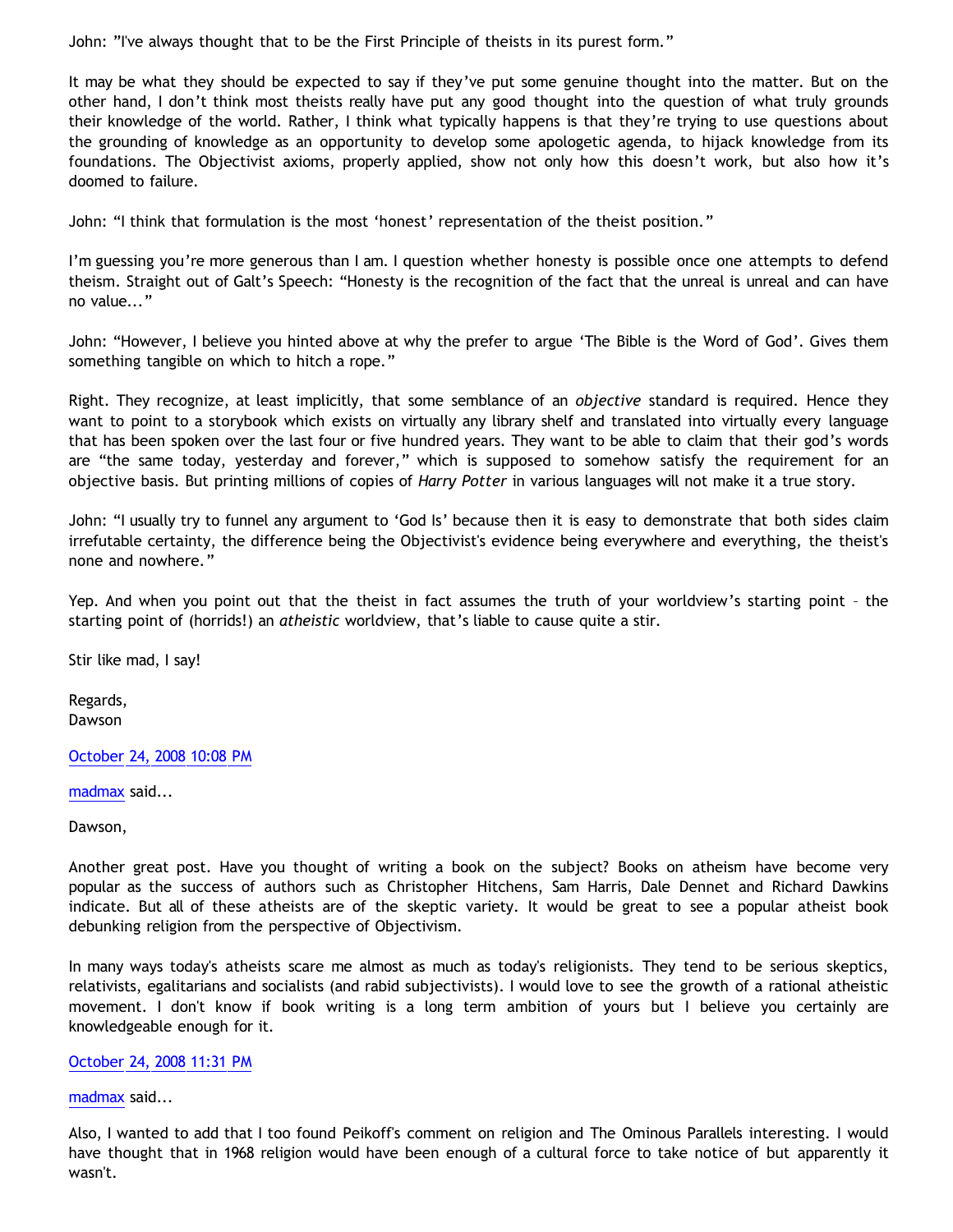An Objectivist made a good point to me recently saying that in all of Ayn Rand's novels there is not one religious villain. All her villains are Marxist/socialists. When she was writing in the 30's, 40's, 50s religion was not the same type of cultural force that it is now. I have a feeling if she were writing today, she would have religious villains. There would definitely be theocrats and Christian socialists (like Bush) in her novels.

# [October 24, 2008 11:44 PM](http://bahnsenburner.blogspot.com/2008/10/95210583937874113)

[john](http://www.blogger.com/profile/15002005729072165615) said...

Hi, I'm in the midst of a consuming weekend and so cannot respond to your responses at the moment. I will do so, however. I'm glad to have discovered your blog.

Meanwhile on the subject of Dr. Peikoff and religion.....

1) he was at NYU for many years, and certainly there were no born-agains in the foxholes there!

2) being older, I remember a similar truth....in the 50s and 60s 'religion' was Catholics and MildProtestants.; it was before the rabid born-agains. Frankly, we just did not believe the religion could rise again, either in the US or world...and now look at what we've got.

3) I don't know if this was the source of the point about Rand and religious characters, but I responded with that idea last April on a seriously smarmy website that was attempting to shove forth the idea that Rand was a "militant" atheist. Not my responses, nor other brilliant counters, nor a direct quote from Ayn Rand, could deter this person from a 14-part essay whose entire purpose was to construct Ayn Rand's unreligious principles as a virulent enemy position, therefore glorifying her 'enemy', namely the author of the site. You can see my 2nd comment about 1/2 way down the page. Caution: In my opinion this dishonest site is merely an apology for religion. He makes no overt mission statement, nor will he admit it when called on it. He is very slippery.and very determined.

<http://aynrandcontrahumannature.blogspot.com/2008/04/objectivism-religion-part-1.html>

Here's what I said:

[Rand is a-theist; her philosophy is fully conceived, articulated and extrapolated with no mention of God whatsoever. There is no way that can be denied, or a case made that this per se forms "militancy."Meanwhile, and secondarily, she is only anti-religion for the amount of time needed to swat down historical aggression – physical and philosophical -- by every variant of religion/mystical persuasion. Thus, in Galt's speech, the identification and condemnation of the shaman. In the narrative portion of her novels, Ayn Rand did not even bother to create one of her famous bad guys as 'of the cloth.' Except for the Stoddard Temple incident, and for one famous and hugely ironic joke at the end of Atlas Shrugged, she ignores religion as not worthy of mention. As for her non-fiction writings, you can be sure that if religious people did not keep thrusting in her face their (unproven) premise and attempting everything from outright condemnation on the basis of godlessness to begging for rapprochement (which amount to 'Love me or hate me Miss Rand but I will not be ignored'), she would not mention religion at all.]

More later,

John Donohue Pasadena, CA

[October 25, 2008 9:39 PM](http://bahnsenburner.blogspot.com/2008/10/3028464472519186350)

[Bahnsen Burner](http://www.blogger.com/profile/11030029491768748360) said...

Hi Madmax,

Thanks for your comments. Insightful as always!

To your question about writing a book, it's been an ambition of mine for years, and I have enough material probably for 10 or more books (of course, it would take 10 years just to edit what I have already!). It's a matter of time and resources at this point, though I also think more research on my part is needed. Eventually, hopefully I can get to doing something like that in the future. For now, my blog is my work bench. That's why I like the comments feature in blogging so much – it allows for interaction on the topic and proposed arguments, something not possible in a book.

Of course I think you're entirely correct about Hitchens, Dennett, Dawkins and Harris, the so-called 'four horsemen' of the 'New Atheism'. You'll notice that I do not rely on their work, nor do I even refer to their arguments. Their primary fault, as far as I see it, is that they're arguing for atheism per se. But atheism is simply absence of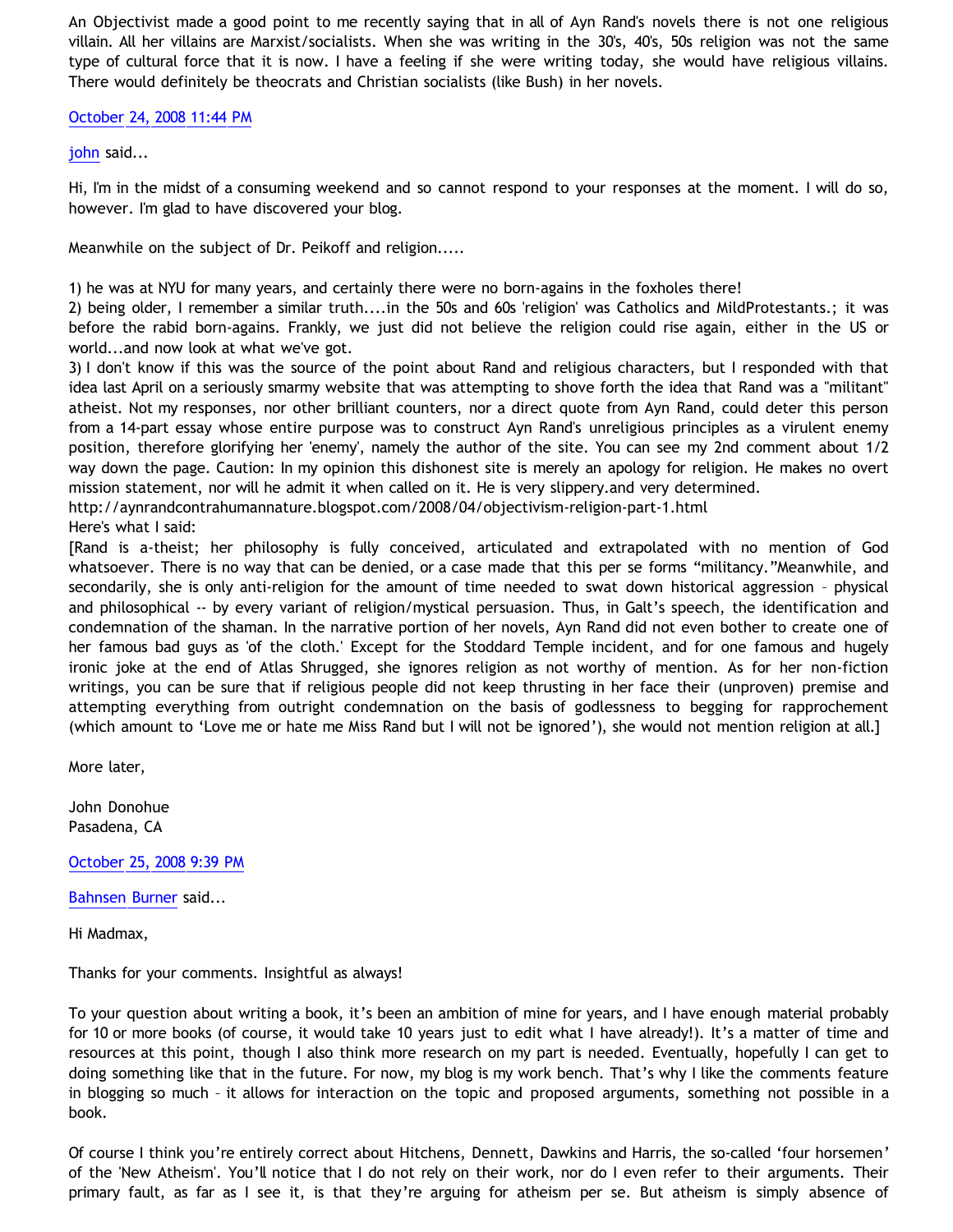god-belief; it's a negation, not a worldview. They aren't defenders of a rational worldview, nor are they trying to promote a rational worldview.

I remember some years ago I attended a conference at UC Berkeley where Dan Barker gave a presentation on morality. I was reluctant to go in the first place, since I could only imagine what Barker was going to say. But at the persistent urging of a close friend of mine I decided I'd go. Barker did not let my low expectations down. Throughout his lecture, which was about morality and religion, he never once defined what he meant by 'morality'. Finally the issue came up in the Q & A period following his lecture, and he gave his definition of morality, which was "minimizing harm." I was almost nauseous at this point. But this is what passes as informed standard among many circles today, not just among religionists, but also among atheists. Now, not to knock Barker entirely. He's made some good points here and there, but in the end he's part of the problem, not the solution.

I wholly agree with Porter when he announces, "I think the primacy of existence is the most important issue in philosophy" (ARTK, p. 198). It is the ultimate standard which any claim to knowledge needs to pass. But the "New Atheists" (Dawkins, Hitchens, et al.) seem to think that atheism as such should be the ultimate standard. Or maybe this is too generous; maybe they are not even this principled. I am no authority on these folks as I've not read a lot of their work. But what little I have read of them is enough for me.

As for the growth of a rational atheist movement, I think the growth of a rational movement would be sufficient. Atheism would come as a rightful consequence. [Anton Thorn](http://www.geocities.com/Athens/Sparta/1019/Credo.htm) puts it perfectly: "My atheism is not a primary, but a consequence of my allegiance to Reason."

As for Peikoff's comment about paying more attention to religion if he were writing *The Ominous Parallels* today, John Donahue's comments are interesting. I don't know much about the culture of NYU in the 60's and 70's, but it would not surprise me if born-again Christians were absent from the scene. It's been a while since I've been on a college campus. I attended SFSU in the early 90s, and while there were a couple small pockets of born-again Christians and other religious groups around, they were pretty much laughed at. But what would you expect in a city like San Francisco? This was back during the first Gulf War, and the biggest thing on most people's minds were the plight of Iraqi refugees and pro-Palestinian demonstrations (they turned the whole place into a 'shanty town' using dumpsters collected from across the campus).

Regardless, religion in our culture has made a come-back, particularly in the philosophy departments, and this is a consequence of the perverse irrationality which has predominated in academia throughout the 20th century. Today 's religionists are simply filling a void left by the academics' collective failure. Objectivism is the only antidote. The ' New Atheism' we see gaining popularity today will only deepen that void and give more opportunities to any form of mysticism which comes along and seeks to fill it.

Regards, Dawson

### [October 26, 2008 8:32 AM](http://bahnsenburner.blogspot.com/2008/10/624835842769071735)

### [Justin Hall](http://www.blogger.com/profile/17804641315202800289) said...

Thank you Dawson, its good to see you once again getting back to basics. Only a few weeks ago I had an encounter on the street with a pair of orthodox Jews who where attempting to preform instant Bar Mitzvahs for anyone of proper heritage. Namely you're mother had better be Jewish. I made the mistake of answering honestly that my mother was and got dragged into a discussion as they were keen to understand why I was an atheist.

I launched into what I hope was a good explanation of why even to say god exists, where we define god as a conscious that enjoys a subjective relationship with the objects of its awareness would necessitate a contradiction. For altho the form of the statement god exists (x is y) implicitly assumes metaphysical objectivism, the actual content of the statement explicitly states metaphysical subjectivism. They seemed confused by this and thought that I was asking how they could tell weather god was lying or not, which of course is one of the pit falls of subjectivism. However they seemed to fail completely to understand that I was addressing fundamentals and stressing there importance. Once you cease to use concepts willy nilly devoid of there roots, it can be hard to fathom why others continue to do so. However to under score what John discussed, once you realize just how silly and nonsensical religion is, you can lose interest in debating it. The topic really is not worthy of debate.

Dawson keep up the good work, the non existent god knows I don't have the time:)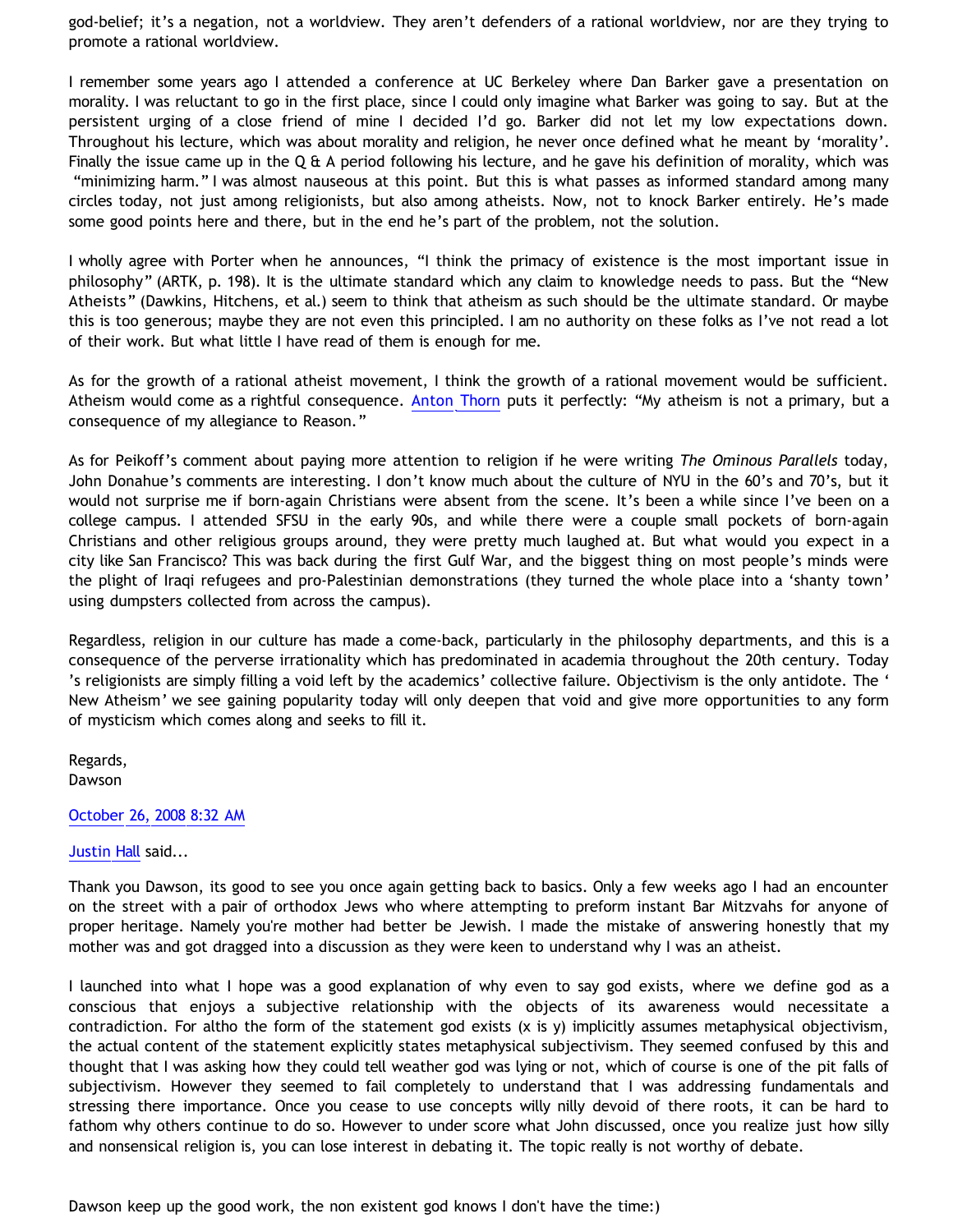# Justin Dewitt Hall Portland Oregon

### [October 26, 2008 10:14 AM](http://bahnsenburner.blogspot.com/2008/10/4587074743155542036)

[madmax](http://www.blogger.com/profile/14375140131881725965) said...

Dawson,

Thanks for the response. I'm glad to see that a book may be somewhere in your future. If and when you publish it, I for one will definitely buy it. As for the "Four Horseman" (love the name), here is an article by Alan Germani of The Objective Standard on the subject of the "New Atheists":

<http://www.theobjectivestandard.com/issues/2008-fall/mystical-ethics-new-atheists.asp>

It does an excellent job of exposing their irrationality, especially in ethics. Almost without exception, every atheist I encounter is a philosophical skeptic and a committed altruist. You have occasionally intimated that today's skeptics are such because they have been conditioned by religious epistemology. I hope you develop that one day in a blog post because I suspect there is alot of truth to it.

Lastly, let me say that I have read close to 3/4 of your archives and my understanding of rational atheism, religious apologism, as well as Objectivism has improved dramatically. I can't thank you enough.

[October 26, 2008 6:16 PM](http://bahnsenburner.blogspot.com/2008/10/6659843379701642795)

[madmax](http://www.blogger.com/profile/14375140131881725965) said...

John,

I think you did an admirable job in your debate against Greg Nyquist. You should know that Nyquist is perhaps the biggest Rand-hater on the internet. The other contender for that distinction would probably be Neil Parille. These are people who have dedicated themselves to challenging and attacking pretty much everything Rand stood for.

Their main goal is to discredit Rand as a philosopher and demonstrate that she didn't know anything she was talking about. Their biggest argument is that Rand was naive and scientifically uninformed. She was so uninformed that she didn't know how important Christianity was for the development of the West and how important religion is for man in general. Add to that the fact that she didn't validate her philosophy with scientific experiments and that she didn't cite at least 1000 scientific studies and this is all undeniable proof that she was a fraud. You get the point. Nyquist is a terrible philosopher and dishonest to boot. And as you picked up on, he is a religious apologist as well. Its good to engage him every now and then, but such a person will go to his grave hating Rand. IMO, personality types like Nyquist make the average Christian apologist seem almost rational and benevolent by comparison.

Also, thanks for the info about Peikoff and the 50s and 60s. Very useful.

[October 26, 2008 7:22 PM](http://bahnsenburner.blogspot.com/2008/10/7600262207148233797)

[Justin Hall](http://www.blogger.com/profile/17804641315202800289) said...

Madmax had anyone ever challenged Nyquist on the fundamental principles that science relies on to even work that Rand made explicit? When I have debated persons who attempt to discredit Rand, they rarely actually refute the core axioms or their relationship to each other, they just don't like the logical consequences of them. I think people just get ticked off that Rand calls out there dishonesty or inconsistencies. It would seem to me that if Nyquist grants such authority to science then he is already in agreement with Rand on the fundamentals of her world view. I honestly didn't know of this man until this thread, just curious.

[October 26, 2008 7:59 PM](http://bahnsenburner.blogspot.com/2008/10/4157127041272912410)

[madmax](http://www.blogger.com/profile/14375140131881725965) said...

Dawson,

If I may be forgiven for three posts, let me bring to your attention (if you haven't seen it already) Nyquists attack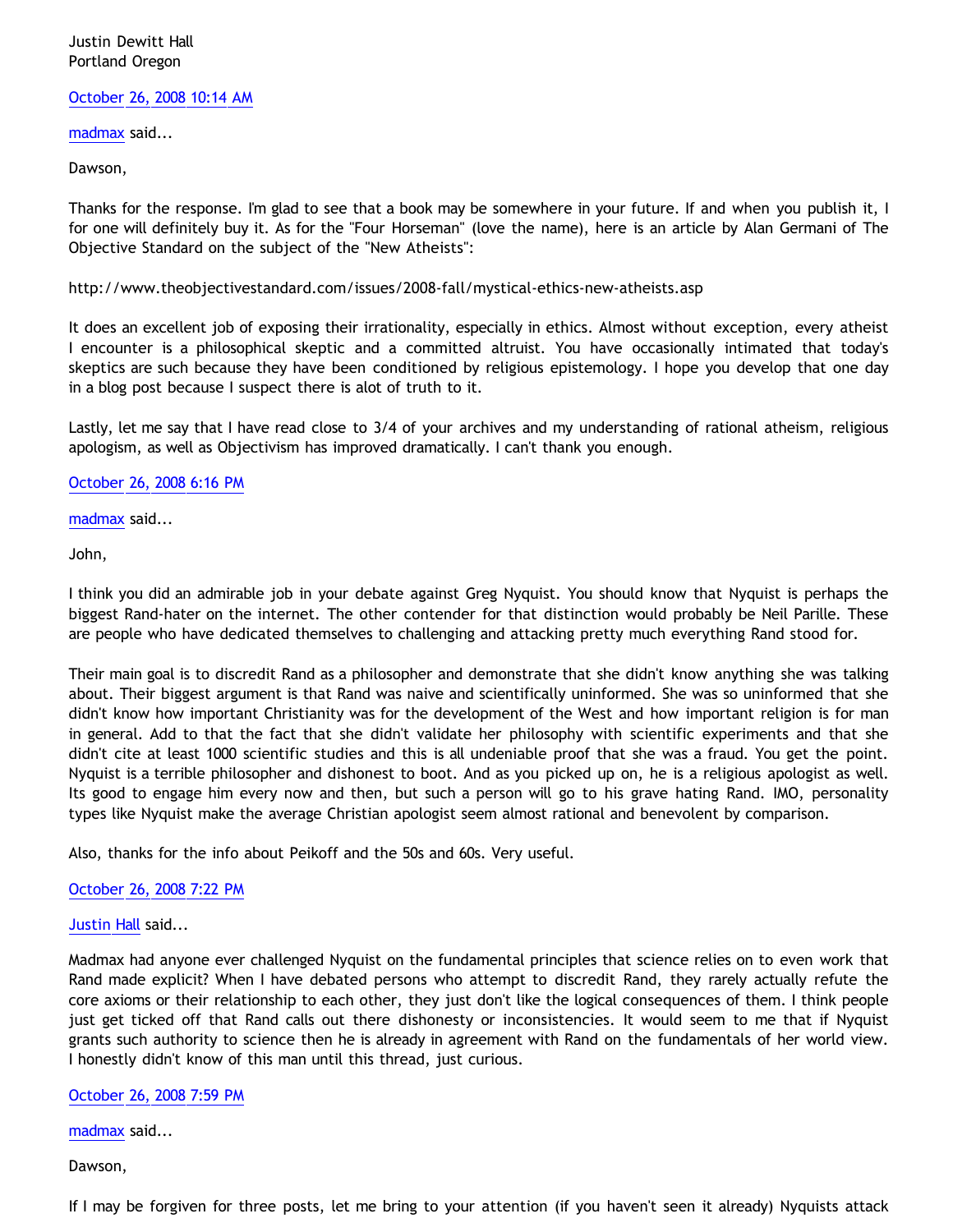against the Objectivist axioms. They're a little different than the ones I've usually seen from apologists. Nyquist is a weird mix, a kind of Conservative who is also an empiricist. Here is arguments against the axioms:

<http://aynrandcontrahumannature.blogspot.com/2008/06/objectivism-religion-part-11.html>

Some samples:

"Rand claims that those who deny the primacy of existence believe that existence is "created" by consciousness. Plato, Christianity, and German Idealism are all presented as advocates of this view. Unfortunately, no Objectivist has ever provided any evidence of a genuine platonist or Christian or German Idealist who actually holds that view. Idealists don't believe consciousness creates existence. Nor do they believe in the primacy of consciousness. What they believe in is the primacy of the contents of consciousness—which is something different."

"When Peikoff declares that God can't be the creator of existence because existence is primary, what has he established? He's established nothing. No theist, Christian or otherwise, ever asserted that God created existence. God, it is claimed, created the "heavens and the earth" or the "universe"—which, again, is something different. Since God existed before the creation of the universe, any notion of God creating "existence" is absurd. Peikoff is here playing fast and loose with the term existence, trying to use it as if it were a precise synonym for universe or material world."

"This implicit premise of Objectivism, masked by the often repeated mantra A is A, is problematic in several directions. While it is true that intelligibility is a precondition of knowledge, this does not mean that intelligibility is also a precondition of existence as well—not if we wish to be consistent with realism. Realism asserts that material objects have a place, movement, origin and destiny of their own, regardless of what the individual may think or fail to think about them. Embedded in this view is the possibility of both error and unintelligibility. Since the object of knowledge lays beyond the realm of consciousness, the possibility not only of error, but of partial unknowability cannot be ruled out of hand... ...Not every aspect of the universe exists for the convenience of our intellects. To think otherwise is to flounder into the morass of idealism."

He's a skeptic alright and a sophist to boot.

[October 26, 2008 8:12 PM](http://bahnsenburner.blogspot.com/2008/10/1619873672343061295)

[openlyatheist](http://www.blogger.com/profile/03799132607816184980) said...

Hey Dawson,

I was perusing this thread the other day and thought of you: [Existence Exists, but what if it didn't?](http://freeratio.org/vbb/showthread.php?t=255099)

It lead to this blog post: [Yes, Virginia, existence exists](http://michaelprescott.typepad.com/michael_prescotts_blog/2006/05/yes_virginia_ex.html)

As well as this old blog post [criticizing Objectivism](http://maverickphilosopher.blogspot.com/2004/05/is-ayn-rand-good-philosopher.html).

And so on…

I know that discussion of the axioms are an integral part of your blog. Perhaps these links can offer you some cannon fodder for future articles. Keep up the good work.

[October 26, 2008 11:21 PM](http://bahnsenburner.blogspot.com/2008/10/4267777534769158017)

[Bahnsen Burner](http://www.blogger.com/profile/11030029491768748360) said...

Greetings Madmax and Openly Atheist,

Thanks again for all your comments. (Yes, Madmax, you're allowed more than three comments per day... in fact, there is no limit, especially good stuff like yours.)

Greg Nyquist.... [groan] I've seen a number of his blogs and articles before. You're right – he's a terrible philosopher and not at all honest as well. When I read Nyquist's stuff, I'm reminded of Scott Ryan's and John Robbins' stuff as well. I get the strong impression that it is mostly motivated by spite for Rand herself. That's a terrible way to try to critique a position.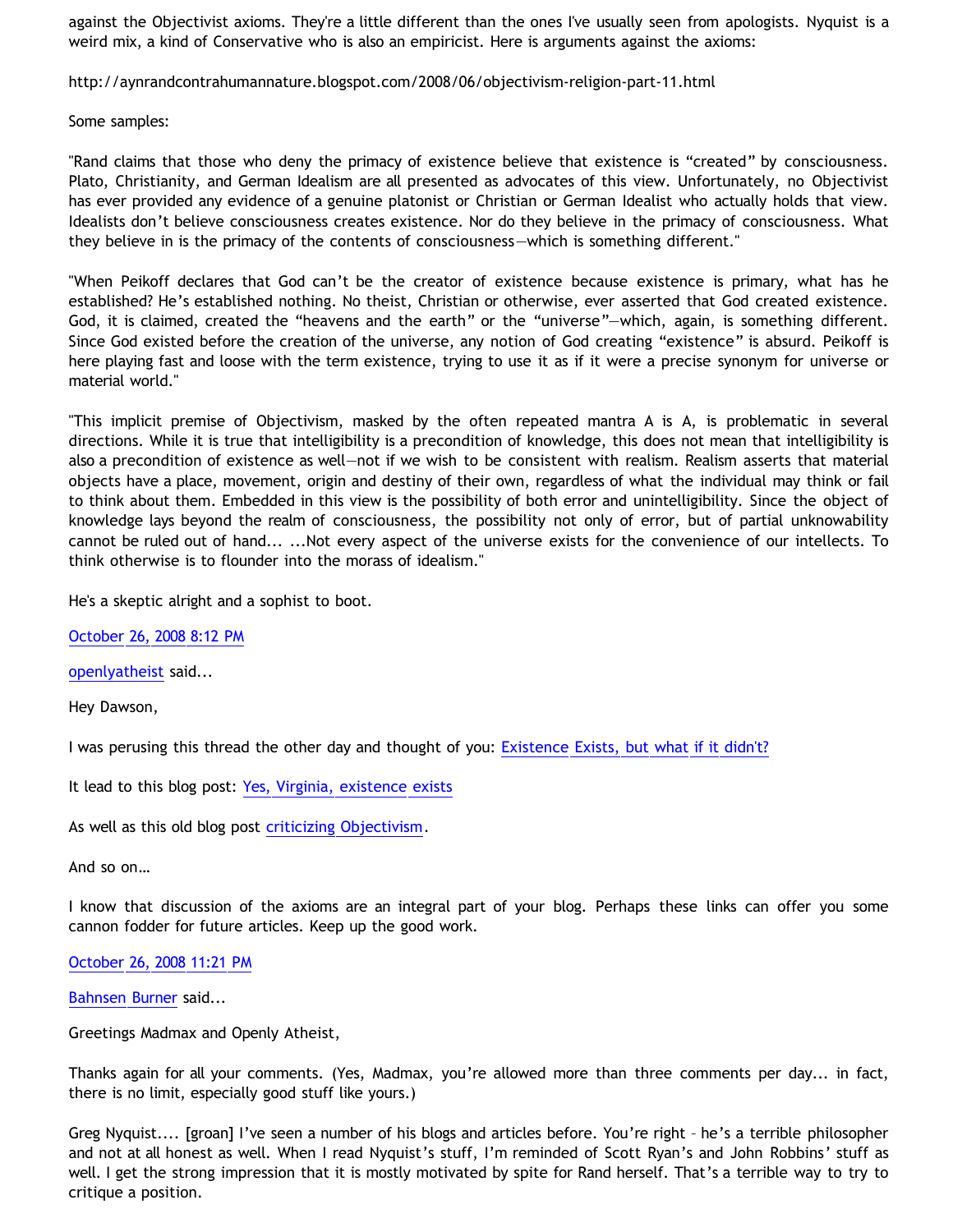Look at the first Nyquist quote that Madmax cited:

"Rand claims that those who deny the primacy of existence believe that existence is 'created' by consciousness. Plato, Christianity, and German Idealism are all presented as advocates of this view. Unfortunately, no Objectivist has ever provided any evidence of a genuine platonist or Christian or German Idealist who actually holds that view."

Really? Christians tell us all the time that their god created the universe. The universe is existence. How did it create the universe? By an act of will: it "spoke" and the universe came into existence as a result. I've seen a lot of fancy footwork in trying to characterize the religious doctrine of creation ex nihilo as meaning something other than consciousness creating things that exist, but they aren't very convincing to say the least. Stephen Parrish, for instance, in his "God and Objectivism" (*The Journal of Ayn Rand Studies*, Spring 2007, pp. 169-210), says that "a theist does not have to say that 'existence' is dependent upon consciousness, but rather on a being, God, who possesses consciousness" (p. 177). I've tried to see how this is saying something other than existence is dependent on existence, which would be completely redundant and, from what I can tell, totally unnecessary, but in all honesty I don't know what else it could be saying. In the same breath, Parrish claims that "God's consciousness is vastly greater than that of human beings," which is not very specific ("greater" in what way?), but implied in this is that his god does have the power to create existence. If "God" is more than just consciousness, but also has a " being," what role does this "being," however it is distinct from its consciousness, play in the creative process (if we can call it a process)? It seems to be mere smoke and mirrors tactics to me. Did this god choose to create the universe? Did the material from which it created the universe exist already, and, like a cabinet-maker, he simply reworked that material and put it together, obeying its nature in order to work with it? Theists, particularly Christians, do not allow this interpretation of divine creation. Typically they claim creation ex nihilo, that none of the substance, material, existents or what have you which populate the universe existed prior to the divine act of creation. But Parrish seems to be trying to hedge his position so that something other than his god's consciousness is involved in the creative act. If so, what is that something else?

Consider the words of Christian apologist Mike Warren, who writes:

*In knowing a flower, for example, God knows everything about the flower. Humans can have that flower as an object of their knowledge as well, so there is a similarity in the knowledge; but a difference is that humans cannot know the flower exhaustively. Not only is there a quantitative difference between divine and human knowledge of the flower, but there are qualitative differences. God knows the flower originally. Everything about the flower originates from His own consciousness. Indeed, God's thinking about the flower makes it so.*

(For references, see my blog [Confessions of a Vantillian Subjectivist.](http://bahnsenburner.blogspot.com/2006/03/confessions-of-vantillian-subjectivist.html)

Warren's pretty explicit: "Everything about the flower originates from His own consciousness. Indeed, God's thinking about the flower makes it so."

I don't think you can get more explicitly subjective than this, and it flies directly in the face of Nyquist's denials.

Besides, consciousness creating its own objects is not the only expression of the primacy of consciousness. It is occasioned any time one attempts to give the subject in the subject-object relationship the upper hand in that relationship. And we find this in religion all over the place, from the doctrine of creation ex nihilo (as we just saw), to the doctrine of miracles, to the doctrine of faith, to the doctrine of exorcism, etc. There's no denying the dependence of Christianity on the primacy of consciousness.

Nyquist continues, saying "What they believe in is the primacy of the contents of consciousness—which is something different."

Did he perchance explain what the difference between the primacy of consciousness and the primacy of the contents of consciousness might be?

Openly Atheist linked to Michael Prescott's blog entry, where Prescott writes:

*When I first became acquainted with the Objectivism, the philosophy of Ayn Rand, I was very impressed with the idea that one could derive an entire, logically consistent worldview from a few simple axiomatic premises. This approach promised total certitude in philosophizing. It took me quite a few years to understand that, as appealing as this promise may seem, it is a promise that cannot be kept.*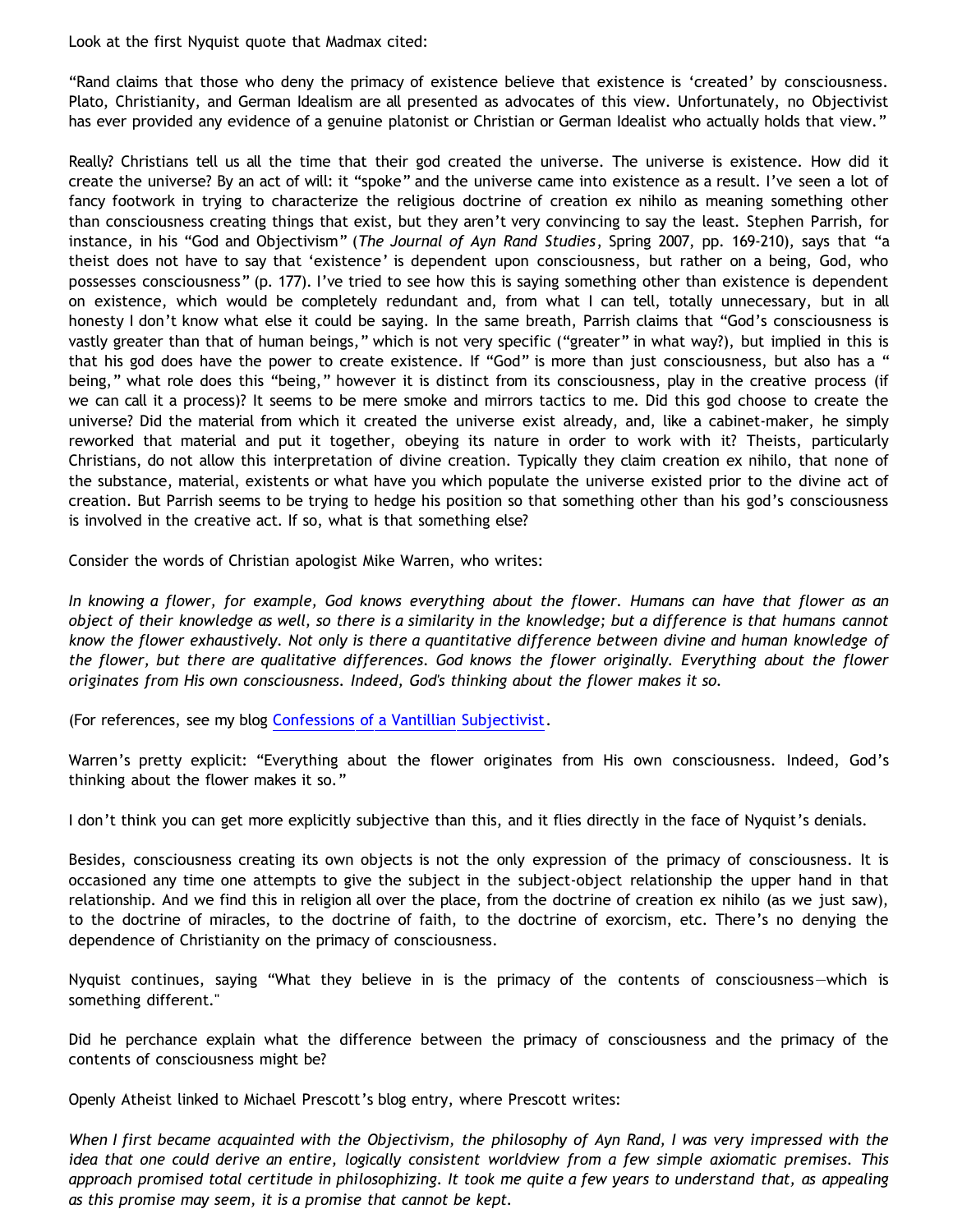This is the same mistake Tennant made (and which I corrected in my present blog). Please, someone, find me one quote from Rand where she "promises" that her whole philosophy can be deduced or derived directly from the three axioms? I've never seen this kind of claim about the axioms in the Objectivist corpus. Like Tennant, Prescott is looking at Objectivism through rationalist goggles.

I wish I could linger and write more... but I have to get ready for work.

Regards, Dawson

[October 27, 2008 6:03 AM](http://bahnsenburner.blogspot.com/2008/10/7916325020058200793)

[Justin Hall](http://www.blogger.com/profile/17804641315202800289) said...

Dawson, a question for you, and I hope I am not being a bother on this thread, I feel that I do not have the same caliber of mind of some of the others that you regularly interact with here. My question pertains to the definitions of metaphysical subjectivism and metaphysical objectivism. Would not subjectivism be just the mere possibility of a subjective relationship between even one consciousness and its objects of awareness even in a limited fashion, even over a limited period of time. Where objectivism would be defined as a universal relationship between all acts of consciousness and excluding the possibility of subjectivism in any form no matter how limited. In this fashion then the two forms of metaphysics become mutually exhaustive and mutually exclusive. You're thoughts?

In my discussions with theists, they often try to have it both ways. We have a objective relationship and god has a subjective relationship. I have given theses definitions as a way to cut that line of argumentation of at the start.

And thank you again for you time that you have given to this web site. You have been a great resource to point people too, that do not necessarily wish to go purchase a bunch of books by Rand.

[October 27, 2008 6:45 AM](http://bahnsenburner.blogspot.com/2008/10/8285429082715165025)

[Bahnsen Burner](http://www.blogger.com/profile/11030029491768748360) said...

Hi Justin,

These are great questions!

Justin: "My question pertains to the definitions of metaphysical subjectivism and metaphysical objectivism. Would not subjectivism be just the mere possibility of a subjective relationship between even one consciousness and its objects of awareness even in a limited fashion, even over a limited period of time."

Metaphysical subjectivism obtains any time one affirms or implies that that the objects of consciousness conform in some way to the subject of consciousness. It does not need to affirm such a reversal in the case of all subjects. Affirming such a relationship in the case of just one consciousness is sufficient to occasion this error. Some theists have attempted to salvage their religion's claim to objectivity by essentially saying that the primacy of consciousness occurs only in the case of one consciousness, namely their god. For instance, internet apologist Paul Manata once wrote:

*in theism, there's a sense in which reality is subjective - based on the divine mind, but it's still objective for us humans.*

The implication behind this kind of disclaimer is that, for a worldview to violate the primacy of existence, it would have to do so in the case of every acknowledged consciousness. But what supports applying this universal criterion? No rational principle is offered to support it. It's simply an attempt to slither out of the charge of subjectivism. You can see my response to Manata in my blog [Theism and Metaphysical Subjectivism,](http://bahnsenburner.blogspot.com/2006/12/theism-and-subjective-metaphysics.html) which interacts directly with this attempted evasion.

Keep in mind that it is not the case that Christianity affirms the primacy of consciousness only in the case of its god. Christianity also affirms the primacy of consciousness in the case of other consciousnesses, both fictional and factual. For instance, Christianity posits the existences of devils, demons, angels, and other supernatural beings,